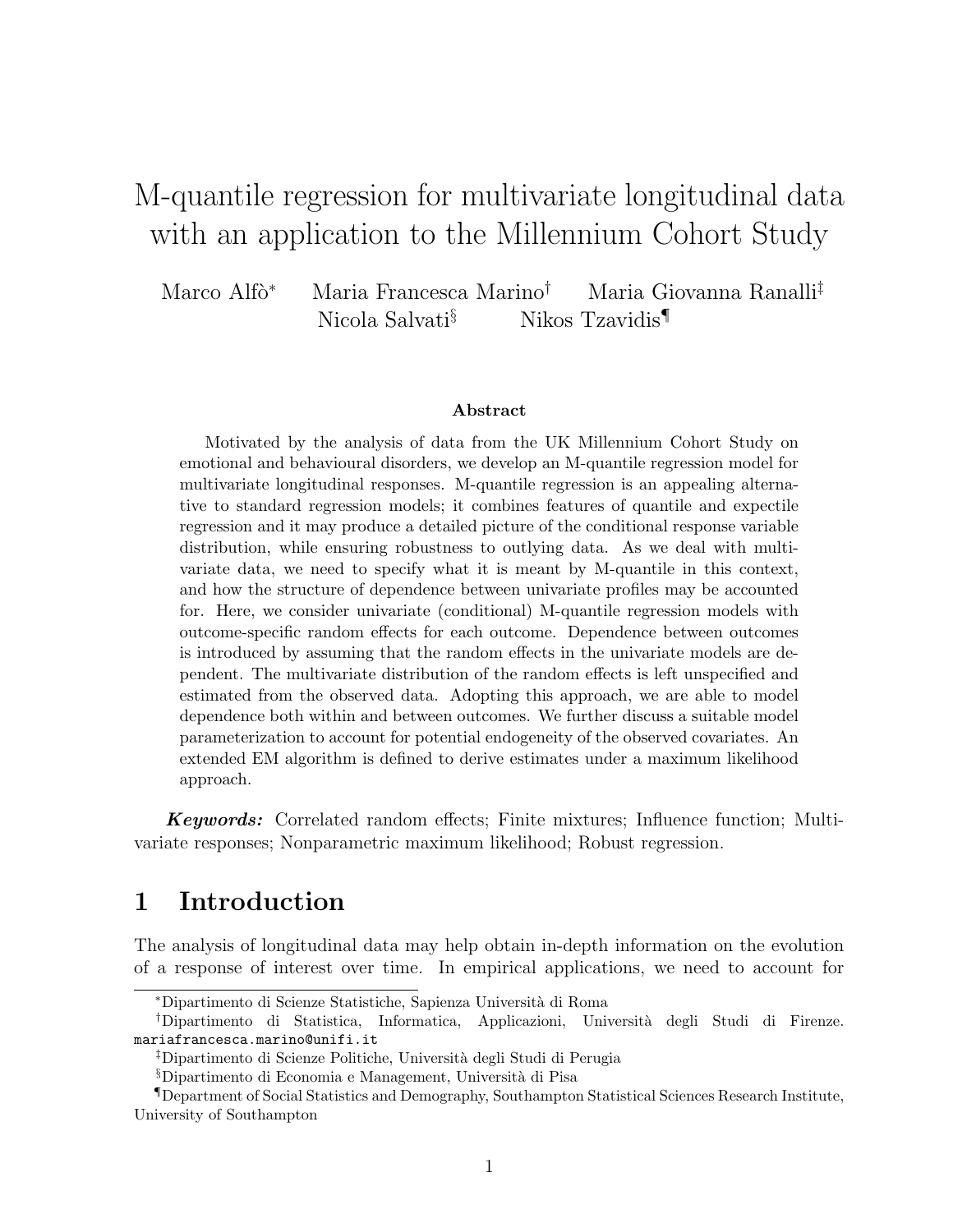dependence between observations taken from the same unit at different time occasions. In a regression framework, this is often achieved by considering subject-specific random effects in the linear predictor; the corresponding model is known in the literature as random or mixed effect model, see Laird and Ware (1982) for early developments.

Recently, there has been an increasing interest in the application of quantile regression to longitudinal data to study how the effect of observed covariates changes across the range of the (conditional) response distribution, and to obtain a more detailed picture of the phenomenon of interest (Koenker, 2004). Geraci and Bottai (2007) propose a quantile regression model for longitudinal observations with subject-specific random intercepts having either a Gaussian or an Asymmetric Laplace density. Liu and Bottai (2009) and Geraci and Bottai (2014) further extend this proposal to general models with random intercepts and slopes. Alfò et al.  $(2017)$  consider finite mixtures of quantile regression models where the discrete distribution represents a nonparametric estimate of an unspecified, possibly continuous, distribution for the random effects. The time constant random effect model has been extended to time-varying subject-speficic intercepts by Farcomeni (2012); Marino et al. (2016) develop a mixed hidden Markov quantile regression model where both time-constant and time-varying random effects are considered. The interested reader may refer e.g. to Marino and Farcomeni (2015) for a review on quantile regression models for longitudinal data. Further, one may refer to Kulkarni et al. (2019) for a review on joint quantile regression models of multiple longitudinal responses.

M-quantile regression generalizes quantile regression by considering influence functions (Breckling and Chambers, 1988). Although M-quantiles have a less intuitive interpretation when compared to standard quantiles (Jones, 1994), M-quantile regression offers a number of specific advantages: (i) it allows for robust estimation; (ii) it can trade robustness for efficiency by modifying the tuning constant in the influence function; *(iii)* it offers computational stability as a wide range of continuous influence functions can be used (Tzavidis et al., 2016). Regression modeling beyond the mean of the response has found a lot of attention in the last years and expectile regression provides a quantile-like extension to mean regression (Newey and Powell, 1987; Kneib, 2013). See Waltrup et al. (2015) for a comparison of expectile regression with quantile regression. As expectile regression is based on an asymmetric (weighted) least squares estimate, flexible models and smoothing can be directly transferred from mean regression. In fact, extensions of expectile regression have been introduced that allow for smoothing (Schnabel and Eilers, 2009), semiparametric, and geoadditive modeling (Sobotka and Kneib, 2012), inference (Sobotka et al., 2013), Bayesian (Waldmann et al., 2017) and frequentist model selection (Spiegel et al., 2017). However, expectile regression is sensitive to outliers as much as mean regression. In this regard, M-quantiles provide a robustification of expectiles through the use of influence functions, so that M-quantile regression can also be seen as a generalization of expectile regression.

The extension of M-quantile regression to longitudinal data is quite recent. Tzavidis et al. (2016) propose a model with Gaussian subject-specific random intercepts and suggest the use of pseudo-BLUP equations (see e.g. Harville, 1976) to derive parameter estimates. Alfò et al. (2017) consider a discrete specification for the distribution of subject-specific random intercepts. As noted before, the likelihood function resembles that of a finite mixture, and the model is referred to as Finite Mixture of M-Quantile regression models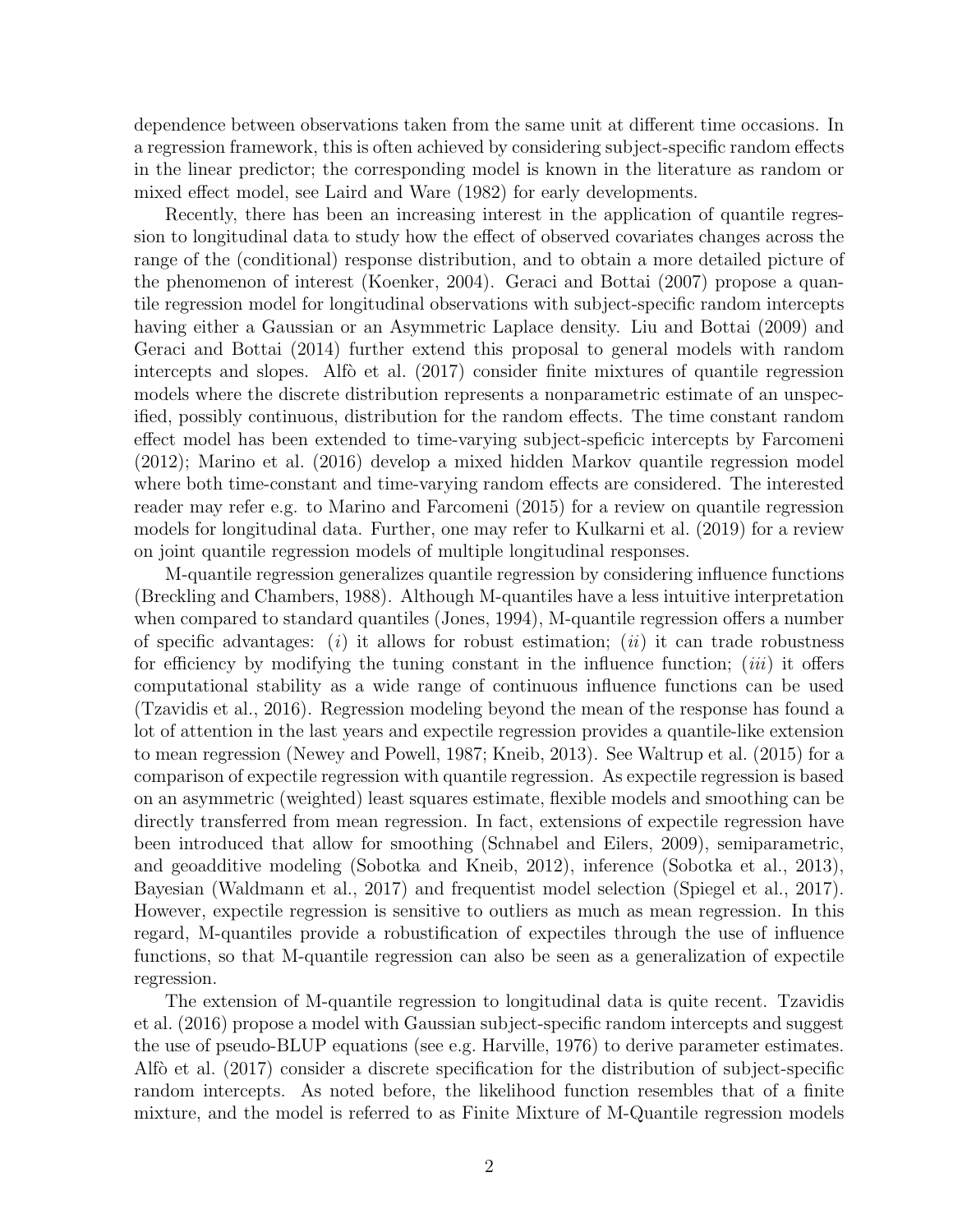(FMMQ). This class of models has also been applied to handle unobserved heterogeneity in assessing the effect of meteorology and traffic on air quality data (Del Sarto et al., 2019).

In the analysis of multivariate longitudinal responses, the research interest may focus not only on defining a regression model for each response, but also on investigating (and interpreting) the structure of dependence between responses. The univariate approaches we have mentioned so far are not appropriate for this purpose, as they provide only partial (univariate) pictures of such a complex phenomenon. For an extensive discussion on models for fitting (at the mean) multivariate longitudinal data, see Verbeke et al. (2014). Here, the authors present a review on several approaches to model multiple outcomes measured repeatedly within a set of study participants. In particular, they focus on advantages and disadvantages of different families of models that can be distinguished based on whether or not latent variables are assumed for the time dimension and/or for the outcome dimension.

The idea of extending M-estimates and M-quantiles to multivariate settings dates back to Breckling and Chambers (1988), who discuss how to provide a robust technique for summarizing the distribution of multidimensional data. The definition is based on a simple generalization of the one-dimensional loss function for quantiles and M-quantiles. However, this approach does not produce intuitive results in certain situations. For example, the estimated quantiles may be outside the convex hull of the data (Breckling et al., 2001). An alternative definition, based on a multivariate generalization of the univariate estimating equations for quantiles and M-quantiles, is discussed in Breckling et al. (2001). In the quantile regression framework, the extension to multivariate responses is dealt by Petrella and Raponi (2019). They account for the association among several responses while studying the effect of observed predictors on different quantiles of the marginal (univariate), conditional distribution of the responses. Earlier references in the quantile regression context are Chakraborty (2003) and Hallin et al. (2010).

However, these proposals are designed for cross-sectional data only and, thus, they do not allow to model dependence between observations taken repeatedly from the same subject over time. To handle such a complex data structure, we propose to extend the univariate  $FMMQ$  introduced by Alfò et al.  $(2017)$  to the multivariate context. We define a set of univariate equations with outcome-specific random effects to model the association within individual profiles (same response recorded at different time occasions from the same subject); the multivariate distribution of the outcome-specific random effects accounts for the dependence between the individual univariate profiles (different responses from the same subject at the same occasion). The model is similar to the one proposed by Kulkarni et al. (2019) in the context of joint quantile regression models for multiple longitudinal data, apart from the different scale induced by the Asymmetric Laplace distribution they use and the M-estimation (and M-quantiles) we consider here. In this respect, a comparison between the two methods would not be well-grounded.

We also consider potential *endogeneity* of the observed covariates and show how the auxiliary regression approach by Mundlak (1978) can be simply adapted to the current M-quantile framework. Smith et al. (2015), Arellano and Bonhomme (2016), and Weidner and Moon (2017) discuss similar approaches in the quantile regression framework. To the best of our knowledge, the present manuscript represents the first attempt to account for both issues (multivariate dependence and endogeneity) in the context of M-quantile regression.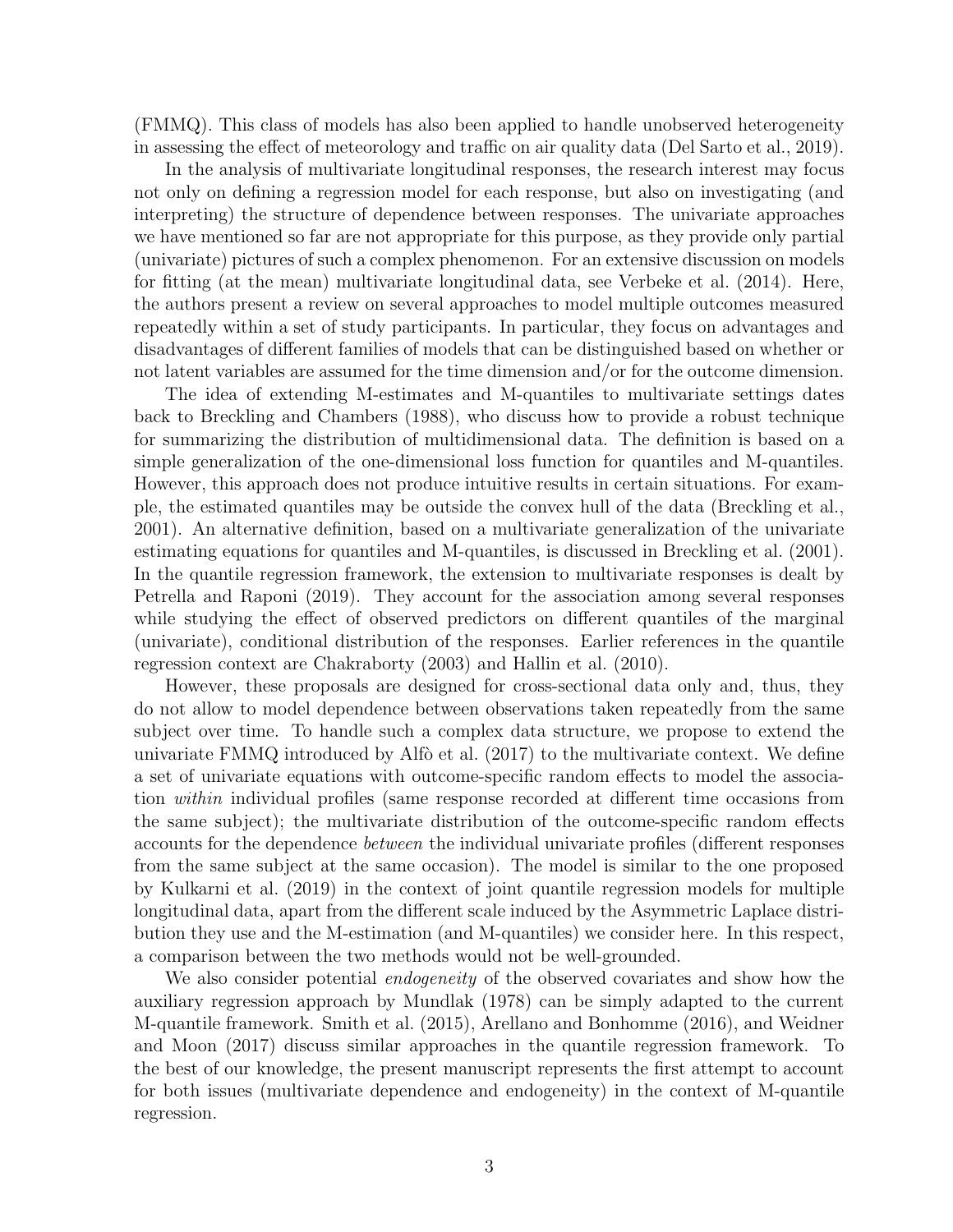The proposed model is motivated by the analysis of data from the Millennium Cohort Study (MCS), a multi-disciplinary research project covering around 19, 000 children who were born in the UK during 2000/02 (http://www.cls.ioe.ac.uk). Extending the analysis by Tzavidis et al. (2016), we build a joint model for emotional and behavioral disorders as a function of neighborhood and family risk factors, allowing for potential endogeneity issues through an auxiliary regression approach.

The paper is organized as follows. In Section 2, the Millennium Cohort Study is introduced and the data are described; in Sections 3 and 4, we present the M-quantile regression model for longitudinal responses and its extension to the multivariate framework. The analysis of the MCS data is discussed in Section 5. The last section contains concluding remarks and outlines potential future research agenda.

### 2 The Millennium Cohort Study data

The Millennium Cohort Study (MCS in the following) is a longitudinal study on the growth of around 19, 000 children in the United Kingdom. It involves children living in the UK at nine months of age, who were born between September 1, 2000 and August 31, 2001 in England and Wales, or between November 23, 2000 and January 11, 2002 in Scotland and Northern Ireland, whose families were eligible to receive child benefits.

To better address the effect of social disadvantage on children outcomes, the study was designed to over-represent children with deprived backgrounds, with a specific focus on those areas in the country characterized by high concentration of ethnic minorities. In detail, for England, the population was grouped into three different strata: the first stratum, ethnic minority, includes children living in wards where the proportion of ethnic minorities was not less than  $30\%$  at the 1991 Census. The second stratum, *disadvantaged*, includes children living in wards, not in the first stratum, which fell into the poorest 25% wards based on the Child Poverty Index. The third stratum, *advantaged*, includes all other children. For Wales, Scotland, and Northern Ireland, the population was stratified into the disadvantaged and the advantaged strata only, due to the low presence of ethnic minorities. MCS wards were randomly selected within each stratum and country; then a list of all children turning nine months old during the survey window and living in the selected wards was populated. Overall, a cohort of 18, 818 children was eligible and was followed for up to seven time periods. The first measurement took place when children were about 9 months old; subsequent measures were recorded at 3, 5, 7, 11, 14, and 17 years of age. For further details, see e.g. Plewis et al. (2007)

Children's emotional and behavioral disorders were measured by means of the Strengths and Difficulties Questionnaire (SDQ); see Goodman (1997). This covers five different domains: emotional symptoms, peer problems, conduct problems, hyperactivity, and prosocial behavior. Each domain is measured by five items, for a total of 25 items. For each item, a score equal to 0 is given if the response is not true, 1 if it is somewhat true and 2 if it is certainly true. The internalizing SDQ score (i-SDQ) is the sum of the scores to the items in the domains of emotional symptoms and peer problems. With 10 items, it ranges in the interval  $[0, 20]$ . The externalizing SDQ score (e-SDQ) is the sum of the scores to the items in the domains of conduct problem and hyperactivity; also in this case, with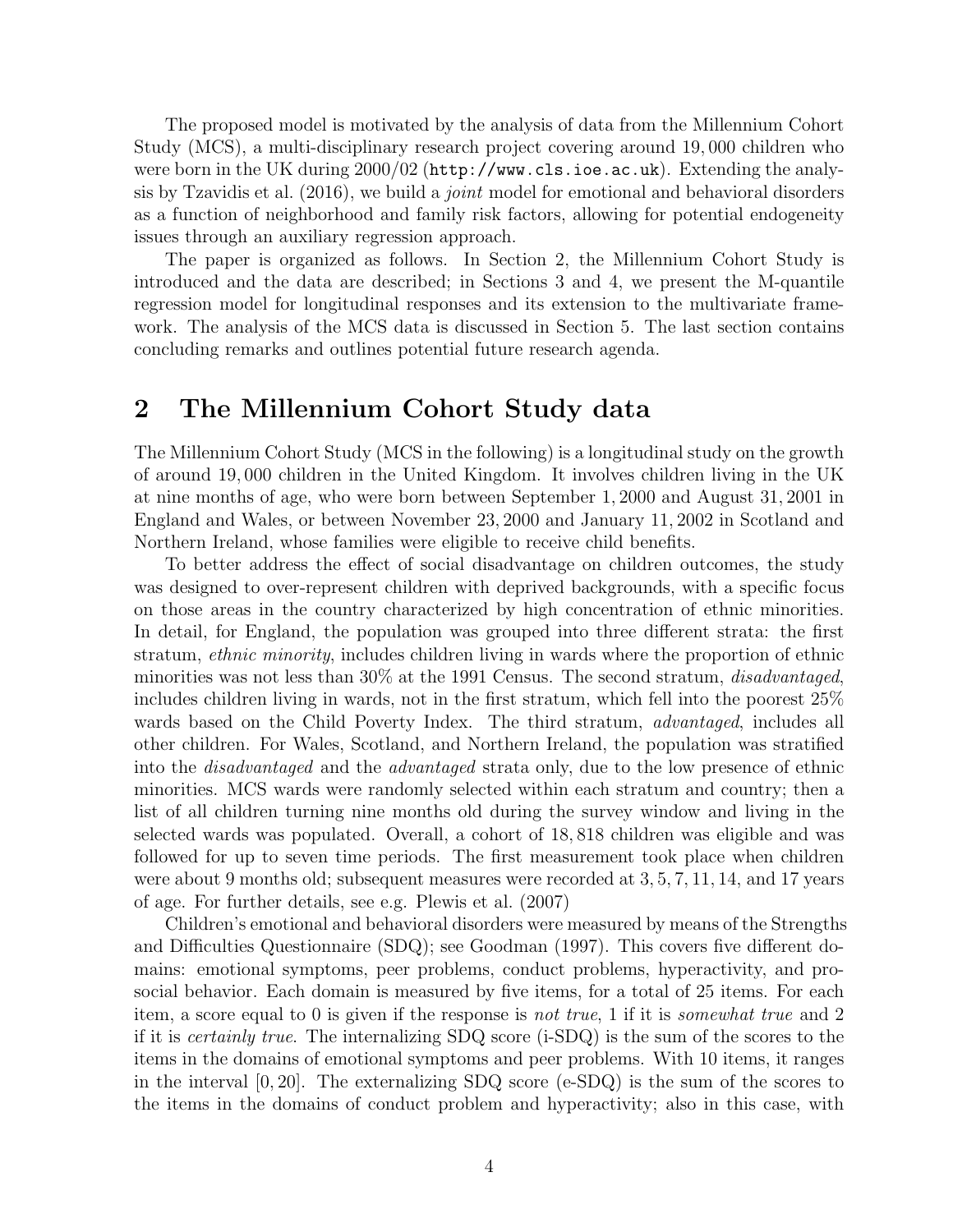10 items, it ranges in the interval [0, 20]. The two outcomes of interest were recorded for children who were, at least, 3 years old (wave 2 and more) only.

To study the impact of demographic and socio-economic factors on children disorders, we focus on the following covariates.  $ALE_{11}$  measures the number of potentially Adverse (stressful) Life Events experienced by the family in the priod between two consecutive waves. This variable is obtained by summing the responses to 11 items from the Adverse Life Event scale; see Tiet et al.  $(1998)$ . SED<sub>4</sub> measures Socio-Economic Disadvantage and it is obtained by summing responses to four items on family poverty. KESSM reports maternal depression according to the Kessler scale (Kessler and Mroczek, 1992), with a range in [0, 24], where higher values identify more severe depression symptoms. IMD measures neighborhood deprivation via the Index of Multiple Deprivation; it varies in the range [1, 10] and lower values correspond to areas with higher deprivation. We also consider child age (Age), maternal education (no qualification, GCSE, and University degree), ethnicity (non-white/white), gender, and the stratification variable as covariates.

In this paper, we focus on 9, 021 children living in England, who participated in, at least, one of the waves 2, 3, and 4 of the study and present complete covariate information. Using these eligibility criteria, data on 7, 055 children are available at the first time occasion, on 7, 938 children at occasion 2, and on 7, 078 children at occasion 3. Only 5, 342 children out of 9, 021 (59.22%) present complete information on i-0SDQ and e-SDQ scores, while the remaining ones (40.78%) have incomplete response information. In the following, we assume a MAR mechanism. A graphical representation of the available data is provided in the Supplementary Material (Section ??).

Our main interest here is on analyzing the impact of neighborhood and family risk factors on children emotional and behavioral problems. We should remark two issues:  $(i)$ the effect of one or more risk factors may not be constant across the distribution of the  $SDQ$  scores; *(ii)* our interest relies on understanding the effect of observed covariates on (conditionally) higher SDQ scores associated with more problematic children. In what follows, we address both issues.

### 3 M-quantile regression for longitudinal data

M-quantile regression extends the ideas of M-estimation (Huber, 1964) to location parameters of a conditional response distribution. The M-quantile of order  $q \in (0,1)$  for the conditional density  $f(y | x)$  is the solution to the following estimating equation:

$$
\int \psi_q[y - M Q_q(y \mid \boldsymbol{x}; \psi)] f(y \mid x) dy = 0.
$$

Here,  $\psi_q(u) = 2\psi(u/\sigma_q)\{qI(u>0)+(1-q)I(u\leq 0)\}$  denotes an asymmetric influence function, that is, the first derivative of an asymmetric loss function  $\rho_q(\cdot)$ , and  $\sigma_q$  is a suitable scale parameter. When  $\psi(\varepsilon) = \varepsilon$ , we obtain the expectile of order q. In this sense, expectiles can be seen as a quantile-like generalization of the mean and, at the same time, M-quantiles can be seen as a robustification of expectiles through the influence function  $\psi(\cdot)$ . On the other hand, when  $\psi(\varepsilon) = \text{sign}(\varepsilon)$ , we obtain the standard quantile of order q.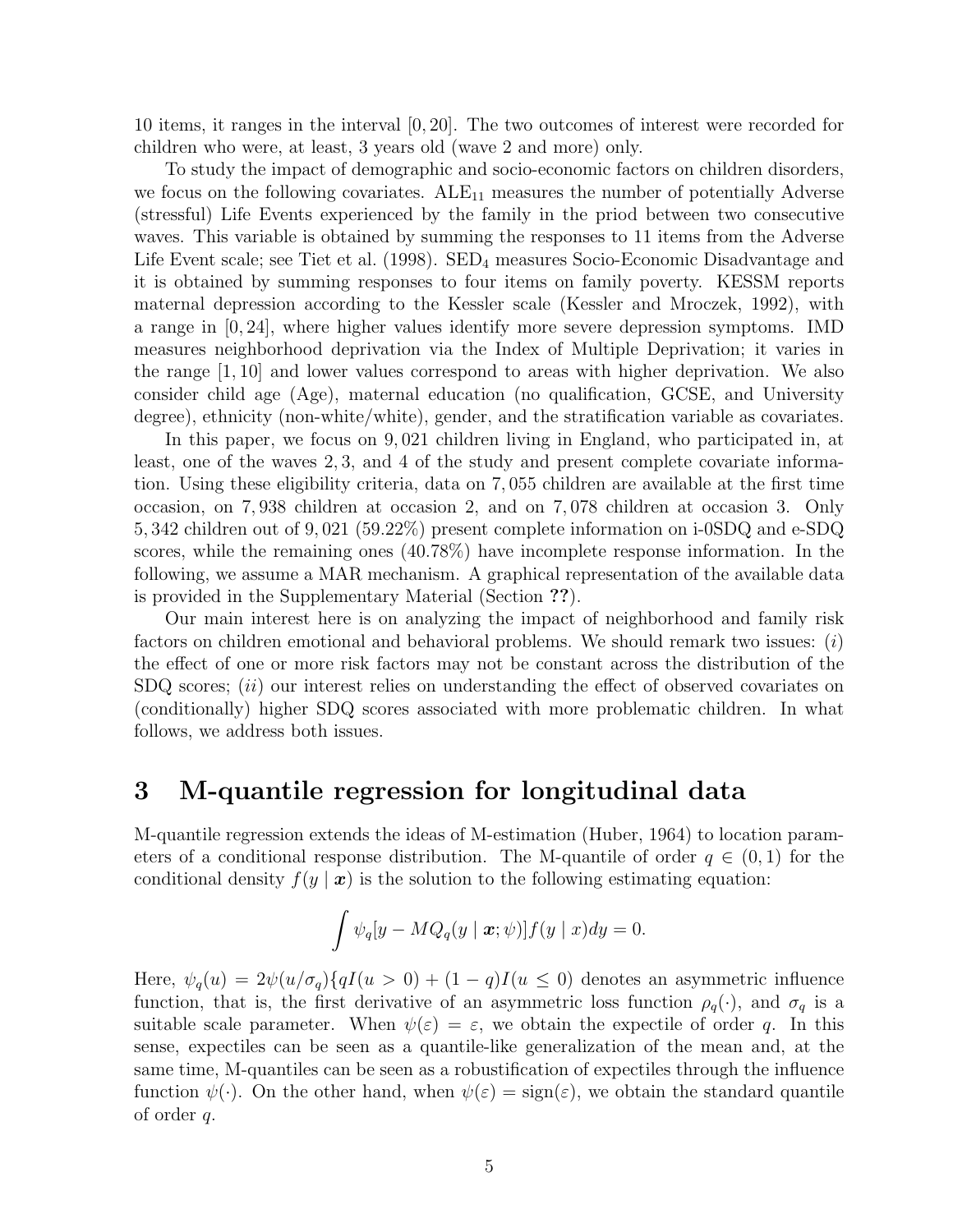In the regression context and for a given choice of  $\psi$ , Breckling and Chambers (1988) define a linear M-quantile regression model of order  $q \in (0, 1)$  as follows:

$$
MQ_q(y_i \mid \boldsymbol{x}_i; \psi) = \boldsymbol{x}_i' \boldsymbol{\beta}_q, \quad i = 1, \dots, n. \tag{1}
$$

In this paper, we use the Huber influence function  $\psi(\varepsilon) = \epsilon I(-c \leq \varepsilon \leq c) + c \operatorname{sign}(\varepsilon) I(|\varepsilon| >$ c), where c denotes a suitable tuning constant. Note that when  $c \to \infty$ ,  $\psi(\varepsilon) = \epsilon$  and M-quantile regression reverts to expectile regression, so that the latter can be seen as a particular case of the former. Therefore, by choosing a large enough value for c, we obtain expectile regression estimates. For a specified q and a continuous  $\psi(\cdot)$ , an estimate  $\hat{\boldsymbol{\beta}}_q$  can be derived via a simple Iterative Re-Weighted Least Squares (IRWLS) algorithm. The asymptotic theory for  $\hat{\beta}_q$  follows directly from well-known results for M-estimation; see Section 2.2 of Breckling and Chambers (1988). Proofs of consistency for  $\hat{\boldsymbol{\beta}}_q$  and the analytic expression for the corresponding asymptotic covariance matrix with stochastic regressors are discussed in Bianchi and Salvati (2015).

With longitudinal data, subject-specific random effects are used in the model specification to account for omitted covariates and describe dependence between observations from the same subject. To introduce notation, let  $Y_{it}$  denote a continuous longitudinal response and  $y_{it}$  the observed value for the *i*-th subject,  $i = 1, \ldots, n$ , at time occasion  $t = 1, \ldots, T_i$ . For a given  $q \in (0, 1)$ , let  $\mathbf{x}_{it} = (1, \ldots, x_{itp})'$  and  $\boldsymbol{\beta}_q$  be a p-dimensional design vector and the associated vector of parameters, respectively. We consider that  $s \geq 1$  covariates, denoted by  $\mathbf{w}_{it} = (1, w_{it2}, \dots, w_{its})' = (1, \tilde{\mathbf{w}}_{it})'$ , are associated to a vector of subject-specific random effects  $\mathbf{b}_{i,q} = (b_{i1,q}, \ldots, b_{is,q})'$ . The individual-specific effects may represent random variation with respect to the corresponding elements in  $\beta_q$ , and in this case the corresponding covariate terms are included in both  $x_{it}$  and  $w_{it}$ , or rather be unconstrained, with the *global set* of covariates split between the two. In the following, we consider the former approach, so that  $w_{it} \subseteq x_{it}$ . The vector of subject-specific random effects  $\mathbf{b}_{i,q}$  includes the intercept and, possibly, further slopes that are assumed to vary with individuals. The modeling structure is completed by the distribution of the random effects, conditional on the  $(T_i \times p)$ -dimensional matrix of individual covariates  $\bm{X}_i$ , denoted by  $f_{b,q}(\bm{b}_{i,q} | \bm{X}_i; \Sigma_q)$ , where  $\Sigma_q$  identifies a (possibly M-quantile dependent) covariance matrix. Details on the specification of such a distribution are provided in the subsequent sections for the general case of multivariate longitudinal responses.

The M-quantile regression model of order q for  $Y_{it}$ , conditional on the observed covariates  $x_{it}$  and the subject-specific random effects  $b_{i,q}$ , is defined by

$$
MQ_q(y_{it} \mid \boldsymbol{x}_{it}, \boldsymbol{b}_{i,q}; \psi) = \boldsymbol{x}_{it}' \boldsymbol{\beta}_q + \boldsymbol{w}_{it}' \boldsymbol{b}_{i,q}. \tag{2}
$$

Repeated measurements coming from the same subject are assumed to be independent conditional on  $b_{i,q}$  (local independence assumption) and estimates for  $\beta_q$  are obtained by solving the equation

$$
\sum_{i=1}^{n} \sum_{t=1}^{T_i} \psi_q[y_{it} - MQ_q(y_{it} | \mathbf{x}_{it}, \mathbf{b}_{i,q}; \psi)] \mathbf{x}_{it} = \mathbf{0}
$$
\n(3)

via an IRWLS algorithm. Estimation of model parameters can be cast in a maximum likelihood framework by specifying a parametric form for the conditional response distribution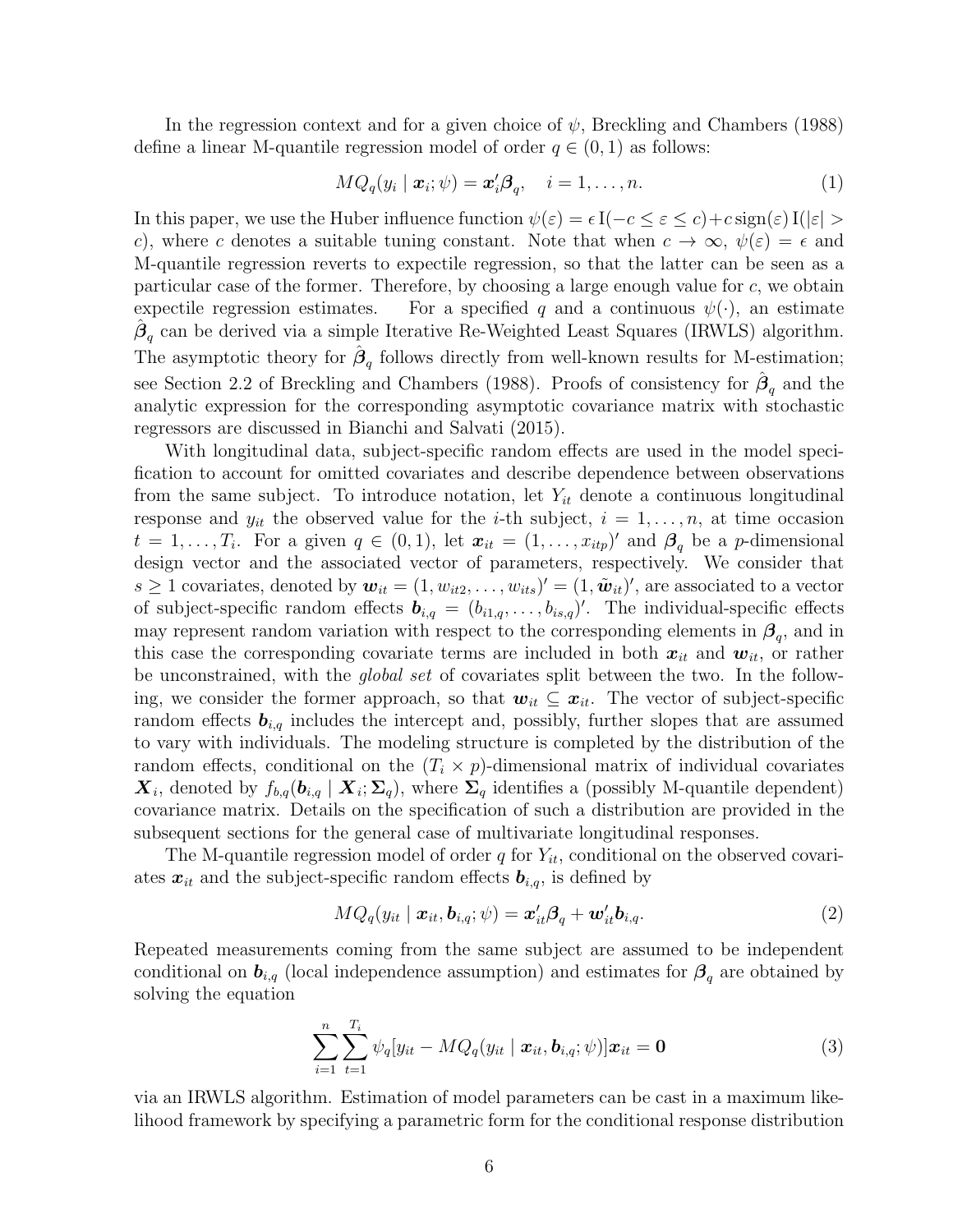associated to a specific influence function  $\psi(\cdot)$ . Here, our choice for the Huber influence function corresponds to the so-called Generalized Asymmetric Least Informative (GALI - Bianchi et al., 2018) density

$$
f_q(y_{it} | \boldsymbol{b}_{i,q}, \boldsymbol{x}_{it}) = (\sigma_q B_q)^{-1} \exp \left\{-\rho_q \left[\frac{y_{it} - \mu_{it,q}}{\sigma_q}\right]\right\},\tag{4}
$$

where  $B_q$  is a normalizing constant ensuring the density integrates to one,  $\sigma_q$  is a scale parameter,  $\mu_{it,q} = MQ_q(y_{it} \mid \mathbf{x}_{it}, \mathbf{b}_{i,q}; \psi)$  is a location parameter defined according to equation (2), and

$$
\rho_q(u) = \frac{u^2}{2} I(|u| \le c) + \left(c|u| - \frac{c^2}{2}\right) I(|u| > c).
$$

Adopting a GALI conditional density, we obtain a likelihood equation of the type in (3). Based on the local independence assumption, the joint (conditional) density of the individual response vector  $\boldsymbol{y}_i = (y_{i1}, \dots, y_{iT_i})'$  is

$$
f_q\left(\boldsymbol{y}_i \mid \boldsymbol{b}_{i,q}, \boldsymbol{X}_i\right) = \prod_{t=1}^{T_i} f_q\left(y_{it} \mid \boldsymbol{b}_{i,q}, \boldsymbol{x}_{it}\right).
$$
 (5)

Given the modeling assumptions, the log-likelihood function for the observed data is obtained by integrating out the unobservables  $\mathbf{b}_{i,q}$ ,  $i = 1, \ldots, n$ . That is,

$$
\ell_q(\cdot) = \sum_{i=1}^n \log \left\{ \int_{\mathcal{B}} f_q \left( \boldsymbol{y}_i \mid \boldsymbol{b}_{i,q}, \boldsymbol{X}_i \right) f_{b,q}(\boldsymbol{b}_{i,q} \mid \boldsymbol{X}_i; \boldsymbol{\Sigma}_q) \mathrm{d} \boldsymbol{b}_{i,q} \right\},\tag{6}
$$

As stated above, we remark that, by representing the conditional response distribution via the GALI density, we may cast standard estimation of M-quantile regression into a maximum likelihood context. This approach is similar to the one used in quantile regression modeling, where the Asymmetric Laplace Distribution (ALD - Yu and Moyeed, 2001) is considered for similar purposes.

### 4 Modeling multivariate longitudinal responses

In this section, we extend the approach defined for the univariate case to the analysis of an H-dimensional, longitudinal, outcome. Let us denote by  $Y_{ith}$  and  $y_{ith}$ ,  $h = 1, \ldots, H$ , the h-th continuous longitudinal response and the corresponding observed value for the *i*-th subject,  $i = 1, \ldots, n$ , at time occasion  $t = 1, \ldots, T_i$ . Let  $\mathbf{x}_{ith}$  be a *p*-dimensional design vector, and  $\mathbf{X}_{ih}$  the corresponding  $(T_i \times p)$ -dimensional design matrix. We denote by  $\mathbf{b}_{ih,q} = (b_{ih1,q}, \ldots, b_{ihs,q})'$  the s-dimensional vector of subject- and outcome-specific random effects associated to the vector of covariates  $w_{ith} \subseteq x_{ith}$ .

For a given M-quantile  $q \in (0, 1)$ , we assume that, conditional on  $\mathbf{b}_{ih,q}$  and the observed design matrix  $\mathbf{X}_{ih}$ , measurements for the h-th response taken on subject i at different time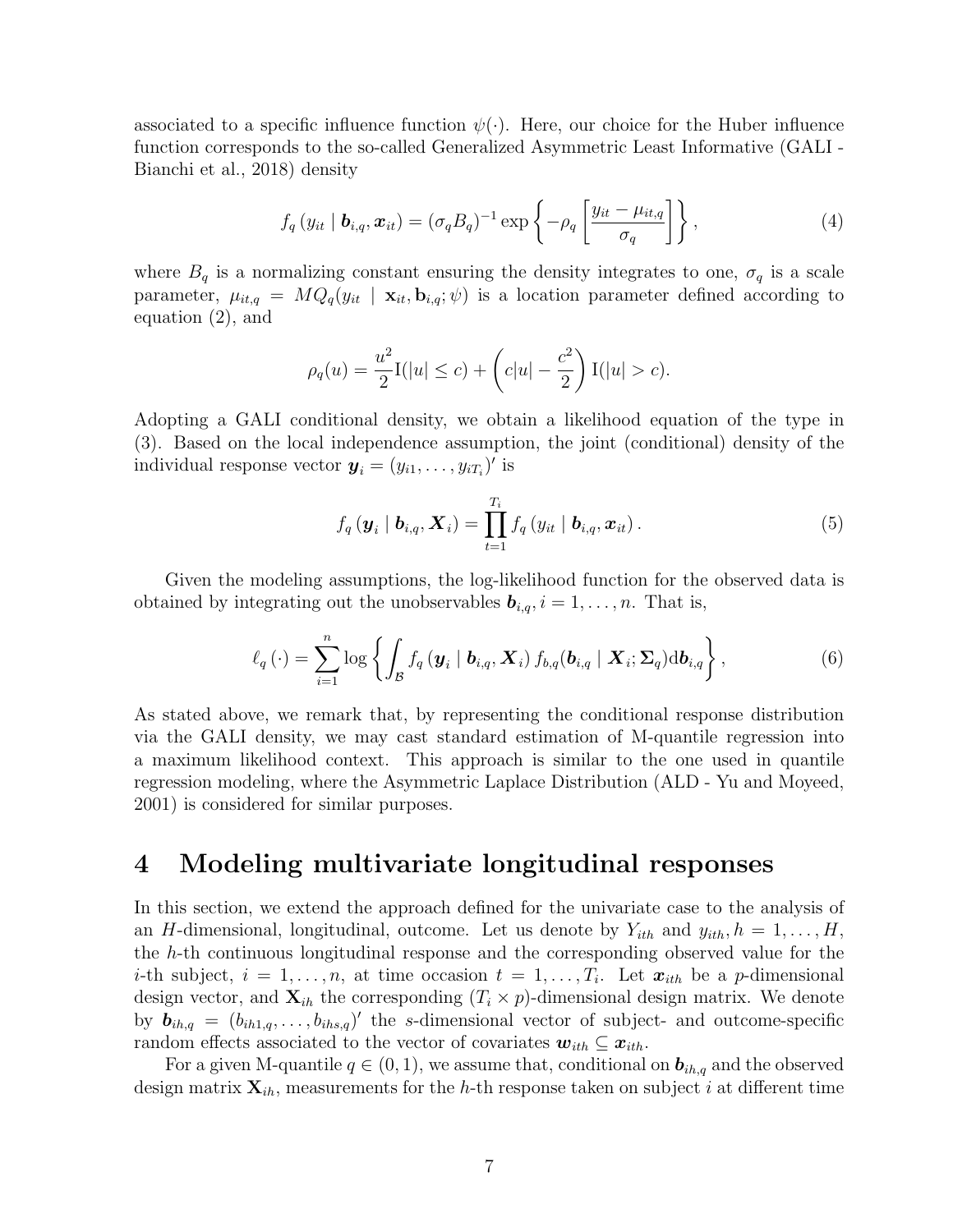occasions are independent (local independence assumption). As a result, the conditional density for the individual response vector  $\boldsymbol{y}_{ih} = (y_{i1h}, \dots, y_{iT_ih})'$  is

$$
f_q\left(\boldsymbol{y}_{ih} \mid \boldsymbol{b}_{ih,q}, \boldsymbol{X}_{ih}\right) = \prod_{t=1}^{T_i} f_q\left(y_{ith} \mid \boldsymbol{b}_{ih,q}, \boldsymbol{x}_{ith}\right), \quad h = 1, \ldots, H,
$$
\n(7)

where  $f_q(y_{ith} | b_{ih,q}, x_{ith})$  denotes the GALI density, with scale  $\sigma_{h,q}$  and location  $\mu_{ith,q}$ defined by

$$
\mu_{ith,q} = MQ_q(y_{ith} \mid \boldsymbol{x}_{ith}, \boldsymbol{b}_{ih,q}; \psi) = \boldsymbol{x}_{ith}'\boldsymbol{\beta}_{h,q} + \boldsymbol{w}_{ith}'\boldsymbol{b}_{ih,q}.
$$
\n(8)

As in the univariate setting,  $\beta_{h,q}$  denotes the vector of constant effects for covariates  $x_{ith}$ on the (conditional) q-th M-quantile of  $Y_{ith}$ , while  $\mathbf{b}_{ih,q}$  is the vector of subject-specific random effects capturing heterogeneity between units and modeling dependence between responses in  $y_{ih}$ ,  $i = 1, \ldots, n$ .

To account for association between multiple outcomes recorded on the same subject, we introduce a further assumption. In particular, we assume that, conditional on  $\bm{b}_{i,q} = \{\bm{b}_{i1,q}, \ldots, \bm{b}_{iH,q}\}$ , responses  $\bm{y}_{i1}, \ldots, \bm{y}_{iH}$  are independent. Therefore, the conditional density for the multivariate individual sequence  $\boldsymbol{y}_i = \{\boldsymbol{y}_{i1}, \dots, \boldsymbol{y}_{iH}\}$  is:

$$
f_q(\boldsymbol{y}_i | \boldsymbol{b}_{i,q}, \boldsymbol{X}_i) = \prod_{h=1}^H f_q(\boldsymbol{y}_{ih} | \boldsymbol{b}_{ih,q}, \boldsymbol{X}_{ih}),
$$
\n(9)

where  $\mathbf{X}_i$  collects all design matrices for subject i. Under the proposed specification, dependence between responses  $Y_{ith}$  and  $Y_{ith'}$  is induced by dependence between the corresponding random effects  $\mathbf{b}_{i,hq}$  and  $\mathbf{b}_{i,h'q}$ .

Since these latter effects are unobserved, one approach to obtain the observed data likelihood is based on integrating them out. According to equation (9), the individual contribution to the observed data log-likelihood for the  $q$ -th M-quantile is, therefore, given by

$$
\ell_{i,q}(\cdot) = \log \left\{ \int_{\mathcal{B}} f_q \left( \boldsymbol{y}_i \mid \boldsymbol{b}_{i,q}, \boldsymbol{X}_i \right) f_{b,q}(\boldsymbol{b}_{i,q} \mid \boldsymbol{X}_i; \boldsymbol{\Sigma}_q) \mathrm{d} \boldsymbol{b}_{i,q} \right\},\tag{10}
$$

while the observed data log-likelihood is, for n independent subjects,

$$
\ell_q(\cdot) = \sum_{i=1}^n \ell_{i,q}(\cdot).
$$
 (11)

### 4.1 Handling potential endogeneity

It is worth noting that, often, individual-specific effects are included to account for potential omitted covariates, as they provide a simple and efficient way to model the impact of time-constant individual-specific features that are not included in the model. A standard assumption is that observed covariates are uncorrelated with the omitted ones (exogeneity assumption). That is,  $f_{b,q}(\mathbf{b}_{i,q} | \mathbf{X}_i; \Sigma_q) = f_{b,q}(\mathbf{b}_{i,q}; \Sigma_q)$ . Often, this assumption is relaxed for the less stringent assumption of *weak exogeneity* of the observed covariates:  $\mathrm{E}(\bm{b}_{ih,q}'\bm{X}_{ih})=\mathrm{cov}(\bm{b}_{ih,q},\bm{X}_{ih})=\bm{0}.$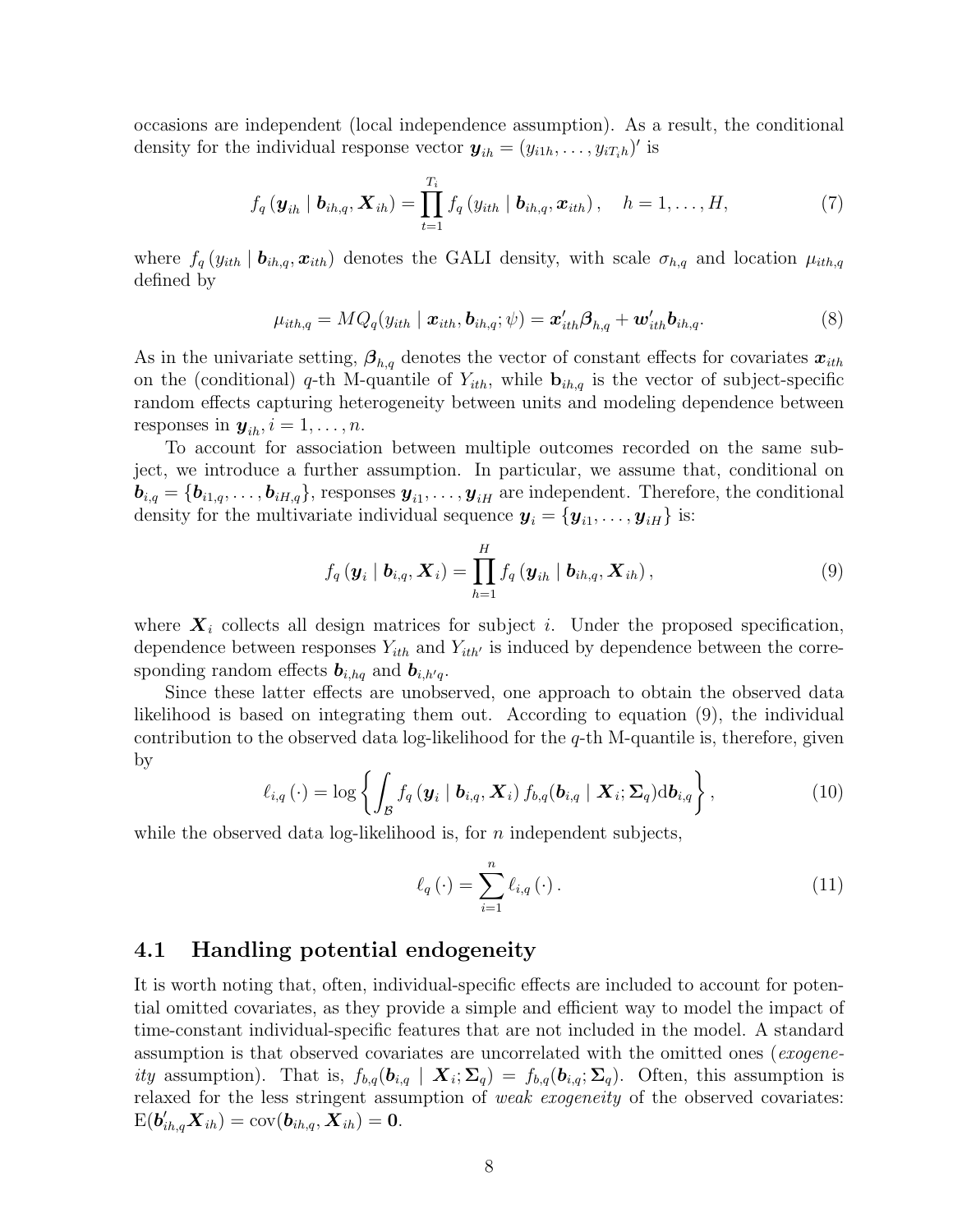However, in many circumstances, exogeneity does not hold and this issue (known as endogeneity) should be taken into consideration to obtain valid inference. The impact of endogeneity may be described by considering differences in the within and between effects of observed covariates on the conditional response distribution. The former measure the impact of dynamics in time-varying covariates on the temporal evolution of the response. The latter refer to the association between individual mean levels of the observed covariates and corresponding mean levels in the responses. Obviously, time-constant covariates can be associated to between effects only. According to Bartels (2008), when we consider the model specifications in equations (2) and (8) and assume  $f_{b,q}(\mathbf{b}_{i,q} | \mathbf{X}_i; \Sigma_q) = f_{b,q}(\mathbf{b}; \Sigma_{q_{i,q}})$ , we implicitly state that *within* and *between* effects for time-varying covariates are equal. However, when this is not the case, parameter estimates correspond to an uninterpretable weighted average of the two effects, and may simply reflect the impact of unobserved covariates as mediated by the observed ones; see Krishnakumar (2006); Neuhaus and Kalbfleisch (1998). Further, estimates of variance components may be severely biased; see Grilli and Rampichini (2011).

To handle potential endogeneity, we consider an auxiliary regression approach (Mundlak, 1978) in the current M-quantile specification:

$$
\left\{\begin{array}{l} \boldsymbol{b}_{ih,q}=\mathrm{E}(\boldsymbol{b}_{ih,q}\mid \boldsymbol{X}_{ih})+\boldsymbol{b}_{ih,q}^{*}, \\ \mathrm{E}(\boldsymbol{b}_{ih,q}\mid \boldsymbol{X}_{ih})=\boldsymbol{\Lambda}_{h,q}\bar{\boldsymbol{x}}_{ih}, \end{array}\right.
$$

where  $\bar{x}_{ih} = T_i^{-1}$  $\sum_{i=1}^{n-1} \sum_{t} x_{ith}$  is the vector of individual means used as an (informal) instrument. We may note that the *residual* latent effects  $\boldsymbol{b}_{ih,q}^*$  are now, at least approximately, free from  $\mathbf{X}_{ih}$ . Using such a parameterization, the M-quantile regression model in (8) can be written as

$$
MQ_q(y_{ith} | \boldsymbol{x}_{ith}, \boldsymbol{b}_{ih,q}; \psi) = \boldsymbol{x}_{ith}'\boldsymbol{\beta}_{h,q} + \boldsymbol{w}_{ith}'\boldsymbol{b}_{ih,q}
$$
  
\n
$$
= \boldsymbol{x}_{ith}'\boldsymbol{\beta}_{h,q} + \boldsymbol{w}_{ith}' \left[\boldsymbol{\Lambda}_{h,q}\bar{\boldsymbol{x}}_{ih} + \boldsymbol{b}_{ih,q}^*\right]
$$
  
\n
$$
= (\boldsymbol{x}_{ith} - \bar{\boldsymbol{x}}_{ih})'\boldsymbol{\beta}_{h,q} + \bar{\boldsymbol{x}}_{ih}' \left\{\boldsymbol{\beta}_{h,q} + \boldsymbol{\Lambda}_{h,q}' \left[1, \tilde{\boldsymbol{w}}_{ith}\right]\right\} + \boldsymbol{w}_{ith}'\boldsymbol{b}_{ih,q}^*
$$
  
\n
$$
= (\boldsymbol{x}_{ith} - \bar{\boldsymbol{x}}_{ih})'\boldsymbol{\beta}_{h,q} + \bar{\boldsymbol{x}}_{ih} \left[\boldsymbol{\beta}_{h,q} + \boldsymbol{\Lambda}_{h,q}^{(1)} + \boldsymbol{\Lambda}_{h,q}^{(2:s)}\tilde{\boldsymbol{w}}_{ith}\right] + \boldsymbol{w}_{ith}'\boldsymbol{b}_{ih,q}^*
$$
  
\n(12)

where  $\Lambda_{h,q}^{(1)}$  and  $\Lambda_{h,q}^{(2:s)}$  are used to denote the first and the remaining columns of  $\Lambda_{h,q}$ , respectively, while  $\beta_{h,q}$  and  $\delta_{h,q} = \beta_{h,q} + \Lambda_{h,q}^{(1)}$  represent the *within* and the *between* effects for the observed covariates on the  $q$ -th M-quantile of the conditional response distribution, respectively. On the other hand,  $\mathbf{b}_{ih,q}^*$  is a vector of subject-specific random effects capturing unobserved, individual-specific, heterogeneity uncorrelated with  $X_{ih}$ . In the following, we simplify the notation and suppress the asterisk when referring to such a vector. The projection of the observed covariates onto the spaces spanned by the mean and the deviation from the mean is known in the literature as the QP decomposition. Further references on endogeneity in the context of mean and quantile regression are Bell and Jones (2015) and Abrevaya and Dahl (2008), among others.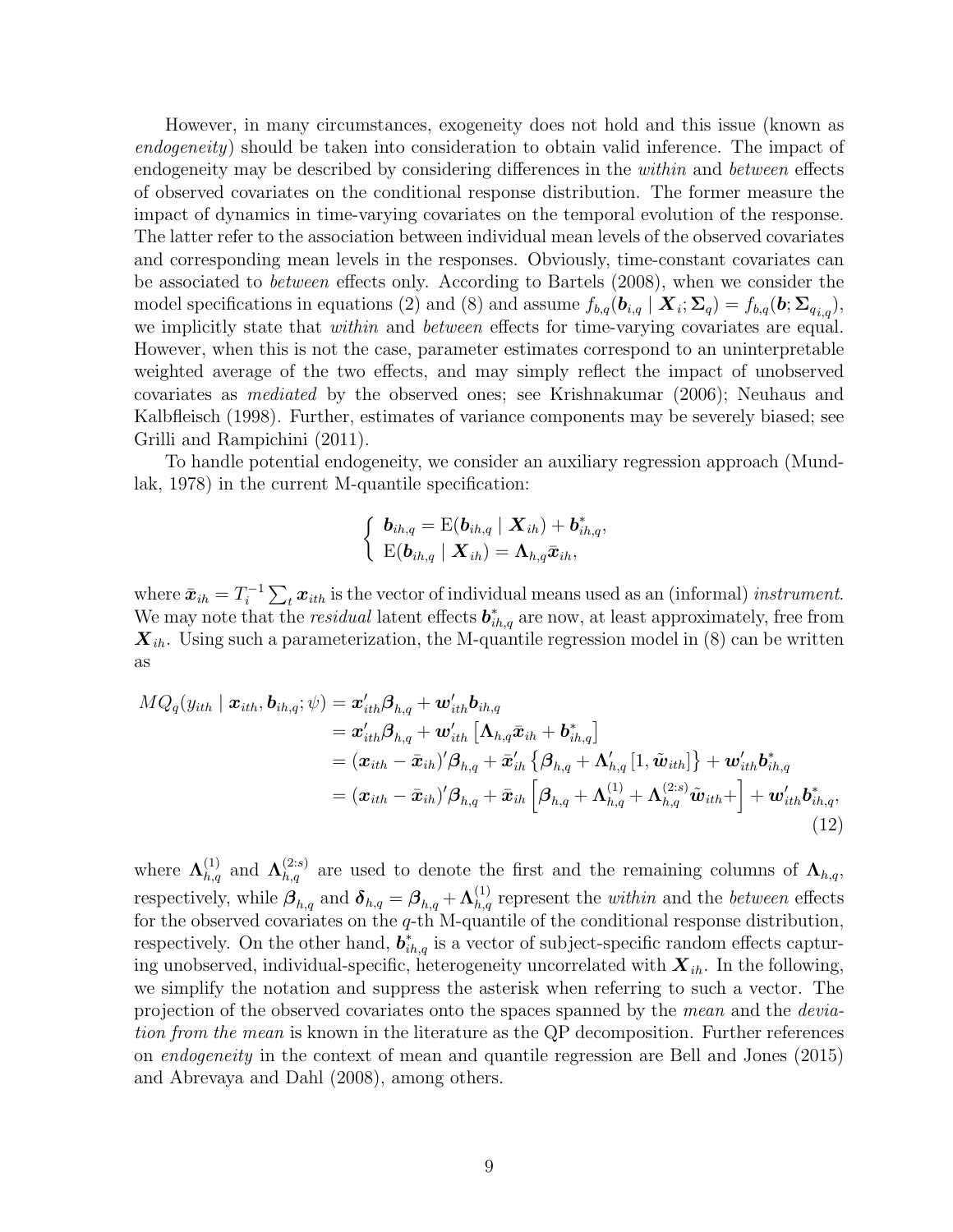#### 4.2 The random effect distribution

In the context of univariate M-quantile regression for longitudinal data  $(H = 1)$ , Alfo et al. (2017) propose to leave the random effect distribution unspecified and estimate it from the observed data by means of a NonParametric Maximum Likelihood (NPML - Aitkin, 1996, 1999) approach. This is known to lead to a discrete estimate defined over a finite number of locations (Laird, 1978; Lindsay, 1983a,b) and to approximate the likelihood function via a finite mixture.

In this paper, we extend this approach to the multivariate context. For a given  $q \in$  $(0, 1)$  level, we assume that the (possibly continuous) distribution of the random effects is approximated by a discrete distribution defined over a finite set of multivariate locations  ${\{\zeta_{1,q},\ldots,\zeta_{K_q,q}\}}$ , with  $\zeta_{k,q} = (\zeta_{k1,q},\ldots,\zeta_{kH,q})'$ ,  $\zeta_{kh,q} \in \mathbb{R}^s$ , and masses

$$
\pi_{k,q}=\Pr(\boldsymbol{b}_{i,q}=\boldsymbol{\zeta}_{k,q})=\Pr\left\{(\boldsymbol{b}_{i1,q}=\boldsymbol{\zeta}_{k1,q},\ldots,\boldsymbol{b}_{iH,q}=\boldsymbol{\zeta}_{kH,q})\right\},
$$

where  $\pi_{k,q} \geq 0, \forall k = 1, \dots, K_q$  and  $\sum_k \pi_{k,q} = 1$ .

The association between multiple responses coming from the same subject arises through the common latent structure. Since locations may vary with the specific response, the proposed approach directly allows for negative association between the different outcomes, thus overcoming a drawback of standard shared parameters models, where  $\mathbf{b}_{ih,q} = \mathbf{b}_{i,q}, \forall h = 1, \dots, H$ , see e.g. Wu and Carroll (1988) and Wu and Bailey (1989).

For a given M-quantile level  $q \in (0,1)$ , conditional on the membership to the k-th component of the finite mixture (where  $\mathbf{b}_{i,q} = \mathbf{\zeta}_{k,q}$ ) and the set of observed covariates  $\mathbf{x}_{ith}$ , we assume that responses  $Y_{ith}$  follow a GALI distribution with location parameter

$$
\mu_{ithk,q} = MQ_q(y_{ith} \mid \boldsymbol{x}_{ith}, \boldsymbol{\zeta}_{kh,q}; \psi) = = (\boldsymbol{x}_{ith} - \bar{\boldsymbol{x}}_{ih})' \boldsymbol{\beta}_{h,q} + \bar{\boldsymbol{x}}'_{ih} \boldsymbol{\delta}_{h,q} + \boldsymbol{\Lambda}_{h,q}^{(2:s)} \tilde{\boldsymbol{w}}_{ith} + \boldsymbol{w}'_{ith} \boldsymbol{\zeta}_{kh,q}.
$$
 (13)

The observed data likelihood in equation (11) can therefore be written as

$$
\ell_q(\cdot) = \sum_{i=1}^n \log \left\{ \sum_{k=1}^{K_q} f_q \left( \mathbf{y}_i \mid \boldsymbol{\zeta}_{k,q}, \mathbf{X}_i \right) \pi_{k,q} \right\},\tag{14}
$$

where, due to local independence,

$$
f_q\left(\boldsymbol{y}_i\mid \boldsymbol{\zeta}_{k,q},\boldsymbol{X}_i\right)=\prod_{h=1}^H\prod_{t=1}^{T_i}f_q(y_{ith}\mid \boldsymbol{\zeta}_{kh,q},\boldsymbol{x}_{ith}),
$$

and  $f_q(y_{ith} | \boldsymbol{\zeta}_{kh,q}, \boldsymbol{x}_{ith})$  is the GALI density with scale  $\sigma_{h,q}$  and location parameter  $\mu_{ithk,q}$ defined by equation (13). Under the proposed specification, as for the univariate case, the likelihood function resembles that of a finite mixture; for this reason, we will refer to it as multivariate Finite Mixture of M-Quantile regression models (mFMMQ). The computational details of the EM algorithm for maximum likelihood estimation are reported in Section ?? of the Supplementary Material. There, we also discuss the procedure to derive the estimate for the covariance matrix of model parameter estimates and the corresponding standard errors, as well as that for selecting the optimal number of mixture components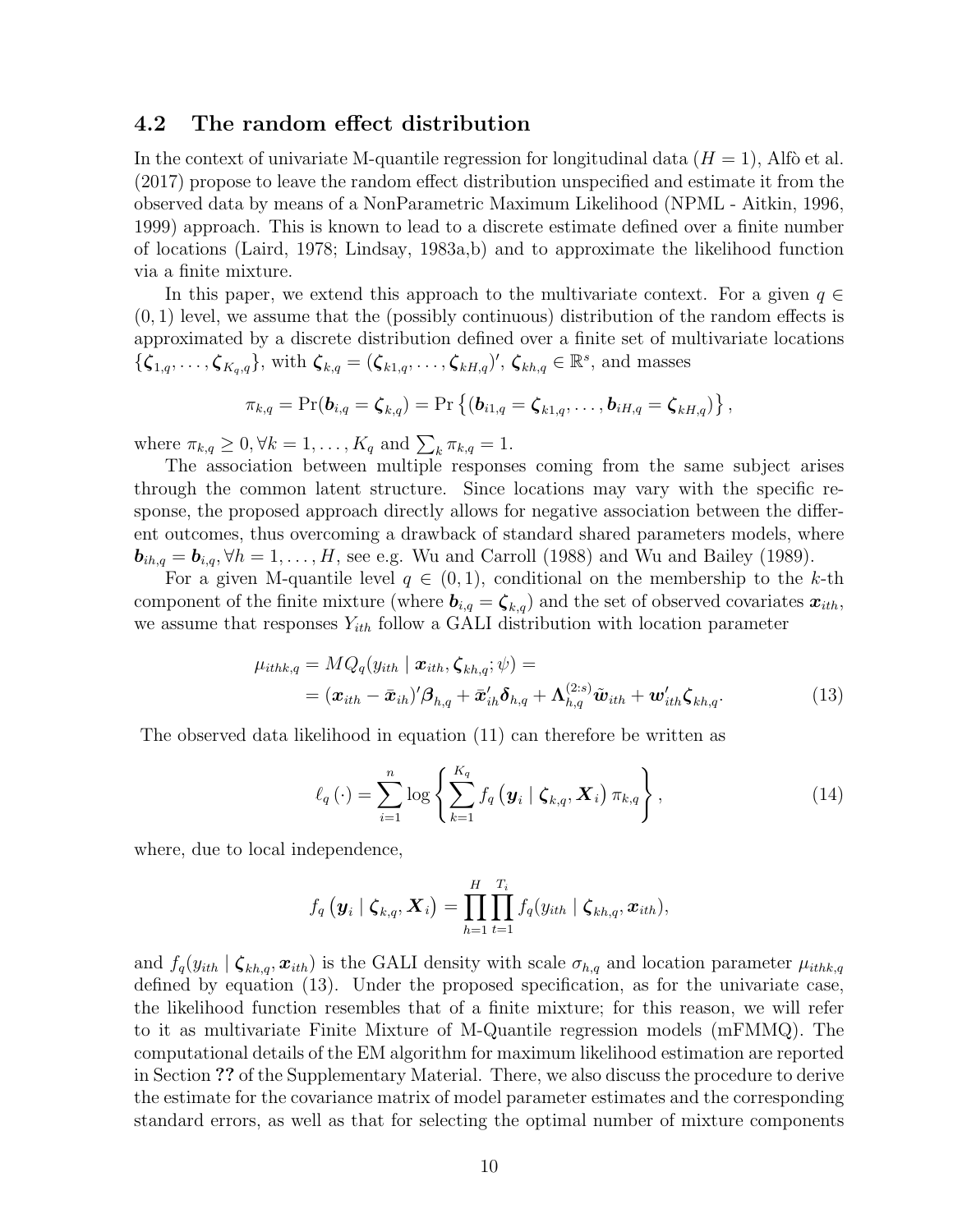$K_q^*$ .

While the discrete nature of  $f_{b,q}(\boldsymbol{b}_i; \boldsymbol{\Sigma}_q)$  may seem unappealing, it is worth highlighting that most approximation techniques used to deal with mixed effect models based on a parametric distribution of the random effects are exactly of the type in equation (14). The only substantial difference is that, under the proposed framework, locations  $\zeta_{k,q}$  and masses  $\pi_{k,q}$  are directly estimated from the observed data, rather than being fixed a priori. This implies that, if the standard zero mean, multivariate, Gaussian assumption was reasonable, the NPML estimate of the random effect distribution would have symmetric, bell-shaped, margins centered around zero. This clearly would come at the cost of a limited loss in efficiency of parameter estimates. Based on such considerations, the proposal can be seen as a flexible approach to model dependence among multivariate longitudinal data, which does not rely on parametric assumptions and, therefore, is more in line with the spirit of M-quantile regression.

#### 4.3 Studying the association between responses

As stated before, one of the main advantages of the proposed specification is that we may explicitly study the association between multivariate responses. Potential research questions entail the direction of such a dependence and the corresponding magnitude. As regards the former, we may be interested in understanding whether the outcomes are likely to occur jointly or, rather, if they move in the opposite direction. Furthermore, it can be relevant to understand whether specific values of the responses are more or less likely to jointly occur, that is understanding whether association among outcomes varies with  $q$ . In this sense, postulating a random effect distribution depending on the M-quantile level allows us to provide an answer to such questions.

More in detail, to study the association among multiple outcomes, we may rely on the estimated covariance matrix of the random effects. Under the proposed modeling approach, this matrix can be estimated as follows

$$
\hat{\boldsymbol{\Sigma}}_q = \left\{\hat{\boldsymbol{\Sigma}}_{h,h',q}\right\}_{h,h'=1,...,H},
$$

where

$$
\hat{\mathbf{\Sigma}}_{h,h',q} = \sum_{k=1}^{K_q} \left( \hat{\boldsymbol{\zeta}}_{kh,q} - \hat{\boldsymbol{\zeta}}_{h,q} \right) \left( \hat{\boldsymbol{\zeta}}_{kh',q} - \hat{\boldsymbol{\zeta}}_{h,q} \right)' \hat{\pi}_{k,q},
$$

and  $\hat{\bar{\boldsymbol{\zeta}}}_{h,q} = \sum_{k} \hat{\boldsymbol{\zeta}}_{kh,q} \hat{\pi}_{k,q}.$ 

Block diagonal elements in  $\hat{\Sigma}_q$  correspond to the covariance matrix for the random effects in a given response equation and, as usual, provide information on the impact that sources of unobserved heterogeneity have on the (conditional) distribution of that response. On the other hand, off-block diagonal elements correspond to covariances between random effects in different response equations. To give an example, when  $s = 1$  (i.e. when a random intercept model is considered), the quantity

$$
\hat{\sigma}_{hh',q} = \sum_{k=1}^{K_q} \left( \hat{\zeta}_{kh,q} - \hat{\bar{\zeta}}_{h,q} \right) \left( \hat{\zeta}_{kh',q} - \hat{\bar{\zeta}}_{h',q} \right) \hat{\pi}_{k,q}
$$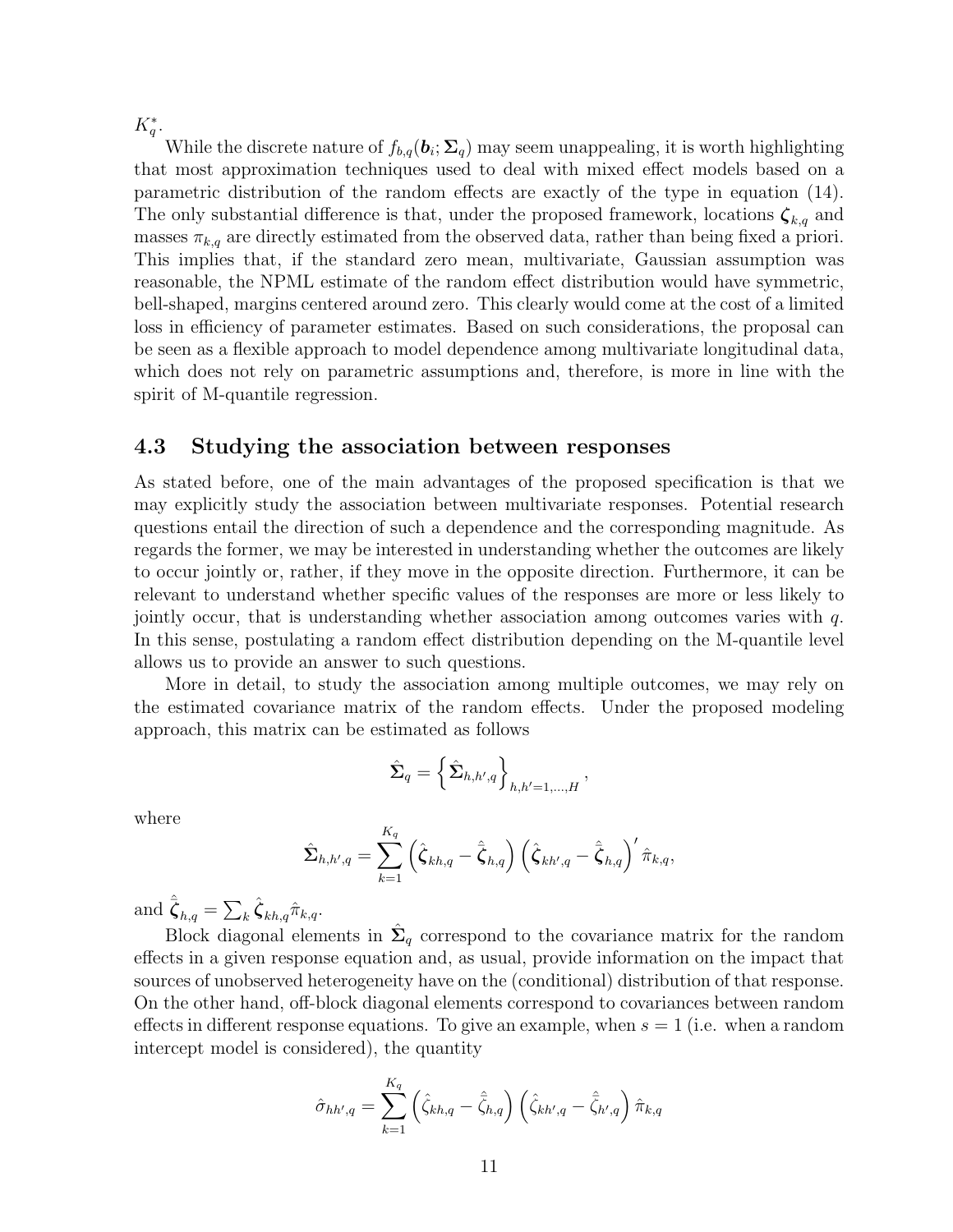provides an indirect measure of association between  $Y_{ith}$  and  $Y_{ith'}$  for a given M-quantile level  $q$ .

### 5 Analysis of the Millennium Cohort Study data

In this section, we analyze data from the MCS to understand how individual covariates, especially those associated with neighborhood and family risk factors, influence children's emotional and behavioral disorders, measured by means of the i-SDQ and the e-SDQ scores, respectively.

To start, we analyze MCS data via the univariate FMMQ approach by Alfò et al. (2017). Here, the potential dependence between internalizing and externalizing scores is not taken into account. A second step of analysis involves the proposed mFMMQ specification, with the aim of deriving insight on the association between the two outcomes under investigation. Both analyses are based on the assumption of *exogeneity* of observed covariates. In the following, we refer to such models as the univariate and the multivariate pooled FMMQ approaches, respectively, and denote them by  $uFMMQ_p$  and  $mFMMQ_p$ . Last, we consider the auxiliary regression approach based on the QP decomposition discussed in Section 4.1. We refer to such a model as the multivariate within-between FMMQ and denote it as  $mFMMQ_{wb}$ . The latter analysis is meant to avoid possible bias in the parameter estimates due to endogeneity and to provide more reliable estimates of the effects of children socio-economic conditions on the evolution of children's psychopathology over time.

We focus on the right tail of the response distribution and estimate the model for  $q = \{0.50, 0.75, 0.90\}$ . These levels are generally associated with more severe problems (conditional on the observed covariates and the random effects). Results from the above analyses are reported in Sections 5.1-5.3.

We must notice that M-quantile regression is designed to deal with continuous data, while the SDQ scores are indeed discrete. However, the sum over 20 different items and the structure of the observed covariates provide sufficient variability to justify the proposed approach. A potential alternative could be that of considering a power transformation of the response (such as the logarithmic one). However, the literature on this topic mainly concerns models that estimate the conditional mean. There are only a few contributions on the use of power transformations in the context of linear quantile regression (Mu and He, 2007); these exploit the equivariance property typical of this class of models. However, as we model M-quantiles, this appealing property does not hold any longer, making such an approach not really appropriate.

### 5.1 The univariate FMMQ with *pooled* effects

For a given M-quantile level  $q \in (0,1)$  and a given response  $h = 1,2$ , we consider the following univariate model specifications:

$$
\begin{cases}\nMQ_q(i\text{-SDQ}_{it} \mid \mathbf{x}_{it}, \zeta_{k_1, i}, \psi) = \zeta_{k_1, i} + \mathbf{x}'_{1it} \mathbf{\beta}_{11, q} + \mathbf{x}'_{2i} \mathbf{\beta}_{21, q}, \\
MQ_q(\text{e-SDQ}_{it} \mid \mathbf{x}_{it}, \zeta_{k_2, i}, \psi) = \zeta_{k_2, i} + \mathbf{x}'_{1it} \mathbf{\beta}_{12, q} + \mathbf{x}'_{2i} \mathbf{\beta}_{22, q},\n\end{cases} (15)
$$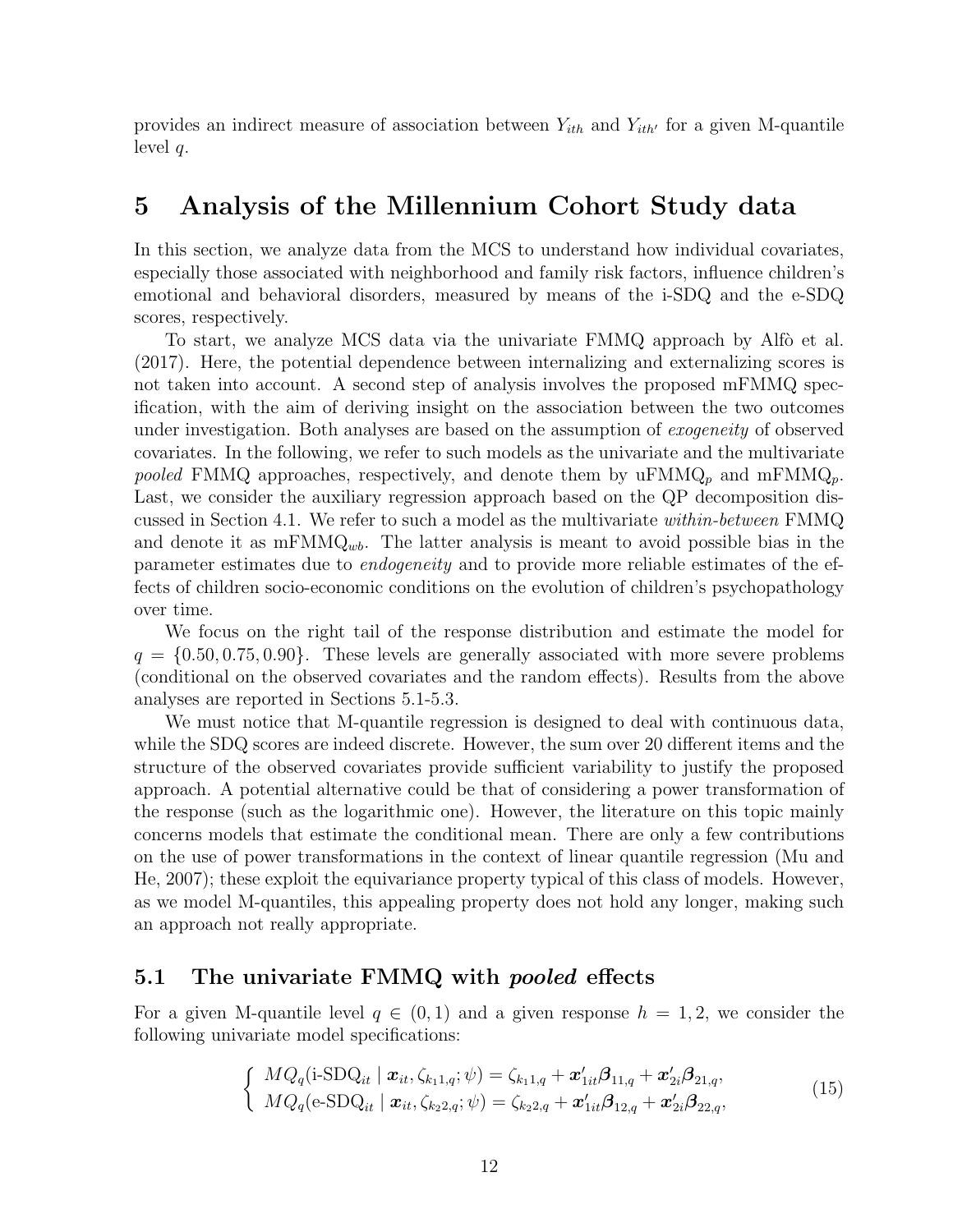for  $t = 1, 2, 3, i = 1, \ldots, n$ , with  $n = 9, 021, k_1 = 1, \ldots, K_{1,q}$ , and  $k_2 = 1, \ldots, K_{2,q}$ . In the model above,  $x_{1it}$  and  $x_{2i}$  denote the vectors of time-varying and time-constant covariates, respectively. In particular, the former includes  $ALE_{11}$ ,  $SED<sub>4</sub>$ , KESSM, IMD and the age variable (centered around the mean). In Tzavidis et al. (2016), the relationship between age and each of the outcomes of interest is modeled using a linear and a quadratic term, by this providing evidence of a more complex than a linear effect of such a covariate. Here, to allow for more flexibility and in order to estimate the shape of such relationships from the data, we introduce a polynomial spline with B-spline basis functions with 4 degrees of freedom. We have selected the degree of the spline for  $q = 0.50$  using BIC and then we have kept the degree fixed at the other values of  $q$  for ease of comparison. We have tested also the other continuous covariates for nonlinearities, but we have found no evidence. On the other hand,  $x_{2i}$  includes maternal education (reference = no qualification), ethnicity (reference = non-white), gender (reference = female) and stratification (reference = advantaged stratum). To complete the model, we consider the following finite mixture probabilities

$$
\begin{cases} \pi_{k_1 1, q} = \Pr(b_{i1, q} = \zeta_{k_1 1, q}), & k_1 = 1, \dots, K_{1, q}, \\ \pi_{k_2 2, q} = \Pr(b_{i2, q} = \zeta_{k_2 2, q}), & k_2 = 1, \dots, K_{2, q}, \end{cases}
$$

for the two model equations.

For each response h and each M-quantile level  $q \in (0,1)$ , we consider a varying number of mixture components  $(K_{1,q} = K_{2,q} = 2, \ldots, 15)$  and a multi-start strategy. A first deterministic solution is obtained by setting component probabilities to  $\pi_{k_hh,q}$  $1/K_{h,q}, k_h = 1, \ldots, K_{h,q}$ , and fixed parameters in the longitudinal data models equal to the estimates from the corresponding homogeneous linear models. Component-specific random intercepts are then obtained by adding  $K_{h,q}$  Gaussian quadrature locations to the corresponding (fixed) effect from the linear model above. For each value  $K_{h,q}$ , we derive  $d(K_{h,q}-1)$  random starting solutions from the deterministic ones by randomly perturbing model parameters  $(d = 3)$ . For given h and q, the solution corresponding to the highest log-likelihood value is retained as the optimal one. To identify the optimal number of mixture components  $K_{h,q}^{\star}$ , we consider the BIC index; this has led us to select  $K_{1,q}^{\star} = \{4,4,2\}$ for i-SDQ and  $K_{2,q}^* = \{9, 3, 2\}$  for e-SDQ, for  $q = \{0.50, 0.75, 0.90\}$  respectively.

We report in Table 1 the estimates for fixed model parameters in equation (15). By looking at these results, we notice that the estimated parameters for the e-SDQ have stronger magnitude than those associated to the i-SDQ scores. Mother's education has a significant effect on the evolution of children's emotional and behavioral disorders; the higher the educational level, the smaller the SDQ scores and the stronger the absolute magnitude of these estimates as we move towards higher M-quantiles. Lower i-SDQ scores are generally observed for white children, with an effect that becomes stronger moving towards the right tail of the (conditional) response distribution. On the other hand, e-SDQ scores do not seem to be influenced by race, but at  $q = 0.9$ , with a positive and significant effect for such a variable. Males typically present higher internalizing and externalizing problems, while the stratification variable doesn't play a significant role, except when focusing on internalizing disorders and looking at the center of the distribution. As expected, children belonging to the disadvantaged or to the ethnic stratum present higher i-SDQ scores. As regards the effect of age, both scores reduce until children reach the mean age (about 5 years) and show another peak around the age of 7 during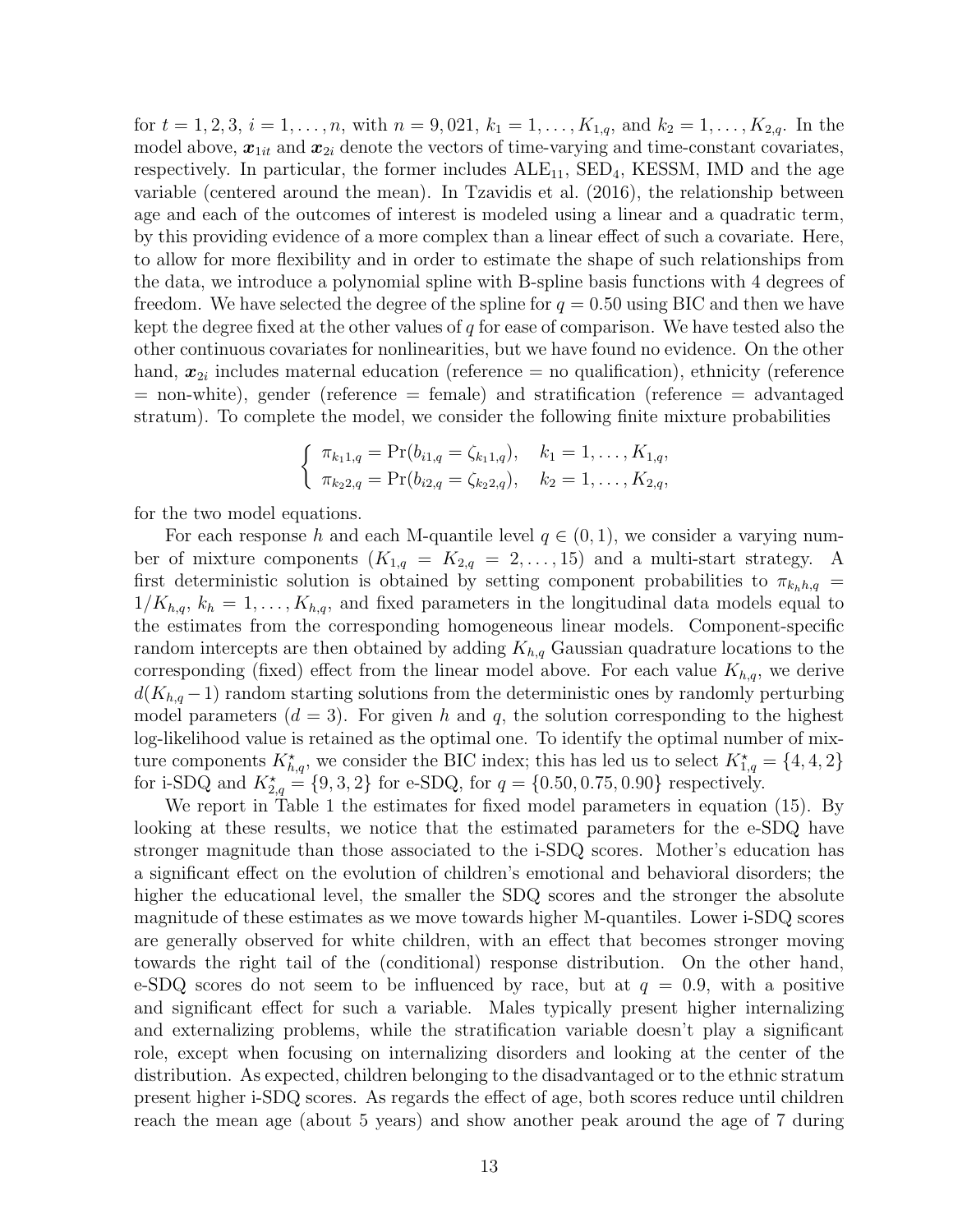|                  | i-SDQ      |       |            |           |            |       |          | $e$ -SDQ   |          |            |          |            |  |  |
|------------------|------------|-------|------------|-----------|------------|-------|----------|------------|----------|------------|----------|------------|--|--|
|                  | $q = 0.50$ |       | $q = 0.75$ |           | $q = 0.90$ |       |          | $q = 0.50$ |          | $q = 0.75$ |          | $q = 0.90$ |  |  |
|                  | Est        | Se    | Est        | <b>Se</b> | Est        | Se    | Est      | Se         | Est      | Se         | Est      | Se         |  |  |
| Intercept        | 2.990      | 0.269 | 3.859      | 0.270     | 4.714      | 0.336 | 6.443    | 0.285      | 7.136    | 0.390      | 7.599    | 0.524      |  |  |
| Degree           | $-0.752$   | 0.070 | $-0.915$   | 0.099     | $-1.035$   | 0.138 | $-1.349$ | 0.104      | $-1.436$ | 0.173      | $-1.794$ | 0.206      |  |  |
| Gcse             | $-0.473$   | 0.068 | $-0.585$   | 0.100     | $-0.615$   | 0.133 | $-0.608$ | 0.100      | $-0.629$ | 0.139      | $-0.777$ | 0.186      |  |  |
| White            | $-0.300$   | 0.059 | $-0.378$   | 0.080     | $-0.506$   | 0.151 | 0.076    | 0.082      | 0.255    | 0.162      | 0.468    | 0.195      |  |  |
| Male             | 0.067      | 0.031 | 0.159      | 0.048     | 0.365      | 0.076 | 0.754    | 0.053      | 0.920    | 0.088      | 1.193    | 0.116      |  |  |
| Ethnic St.       | 0.212      | 0.077 | 0.174      | 0.103     | 0.182      | 0.176 | $-0.074$ | 0.107      | $-0.211$ | 0.185      | $-0.109$ | 0.238      |  |  |
| Disady. St.      | 0.103      | 0.039 | 0.068      | 0.064     | 0.048      | 0.100 | 0.119    | 0.067      | 0.185    | 0.118      | 0.283    | 0.151      |  |  |
| $BS(age)_{1}$    | 0.395      | 0.491 | 0.527      | 0.638     | $-0.178$   | 1.072 | 0.982    | 0.727      | 1.368    | 0.888      | 2.282    | 1.462      |  |  |
| $BS(age)_2$      | $-1.713$   | 0.322 | $-2.060$   | 0.422     | $-1.668$   | 0.701 | $-6.212$ | 0.459      | $-6.984$ | 0.553      | $-7.549$ | 0.915      |  |  |
| $BS(age)_3$      | 1.026      | 0.400 | 1.315      | 0.530     | 1.244      | 0.881 | 1.273    | 0.565      | 1.797    | 0.689      | 2.443    | 1.157      |  |  |
| $BS(age)_4$      | $-0.400$   | 0.139 | $-0.405$   | 0.185     | $-0.248$   | 0.308 | $-3.116$ | 0.179      | $-3.335$ | 0.223      | $-3.087$ | 0.356      |  |  |
| $ALE_{11}$       | 0.079      | 0.013 | 0.117      | 0.019     | 0.208      | 0.031 | 0.126    | 0.018      | 0.176    | 0.026      | 0.265    | 0.038      |  |  |
| $\mathrm{SED}_4$ | 0.075      | 0.018 | 0.084      | 0.025     | 0.112      | 0.038 | 0.126    | 0.027      | 0.185    | 0.040      | 0.313    | 0.050      |  |  |
| <b>KESSM</b>     | 0.145      | 0.006 | 0.185      | 0.010     | 0.259      | 0.013 | 0.182    | 0.008      | 0.220    | 0.013      | 0.261    | 0.017      |  |  |
| <b>IMD</b>       | $-0.024$   | 0.007 | $-0.043$   | 0.010     | $-0.076$   | 0.018 | $-0.058$ | 0.011      | $-0.077$ | 0.018      | $-0.067$ | 0.023      |  |  |

Table 1: MCS data. uFMM $Q_p$  specification. Fixed parameter estimates for i-SDQ and e-SDQ scores at different M-quantiles.

primary school and then decrease again. The effect of age is much stronger for e-SDQ rather than for i-SDQ, but this difference decreases as we move towards higher values of q. Figure 4 displays these effects for the multivariate within-between FMMQ model. For reasons of space, we have not included such a plot for the uFMM $Q_p$  specification, but the main features are similar.

Family and neighborhood risk factors play a central role in explaining the evolution of emotional and behavioral disorders over time. Adverse life events, family poverty measured by SED4, and maternal depression are all positively associated with both i-SDQ and e-SDQ. The worse the socio-economic conditions, the higher the scores, and such effects are more pronounced at the right tail of the conditional response distribution. For IMD, we observe a negative and significant effect, whose absolute magnitude generally increases with  $q$ , especially when looking at the internalizing outcome. That is, higher scores are observed for children living in more deprived areas. For a clearer interpretation of these parameters, we report a graphical representation of the estimates for varying M-quantile levels in the Supplementary Material (see Figure ??).

The results discussed so far are generally in line with those reported by Tzavidis et al. (2016). To allow for comparison, we have fitted the univariate FMMQ model on the same set of covariates used in that paper  $-$  i.e. using a quadratic term to model the effect of age instead of the B-spline – and we have observed a slight improvement in terms of efficiency. This is likely due to the higher flexibility of the finite mixture approach, where the subject-specific random intercepts are not constrained to a specific parametric form. Results are not reported for reasons of space, but they are available from the Authors upon request.

To conclude the analysis, we report in Figure 1 the cumulative density function of the random intercepts. From this figure, it is evident that, for both outcomes, the estimated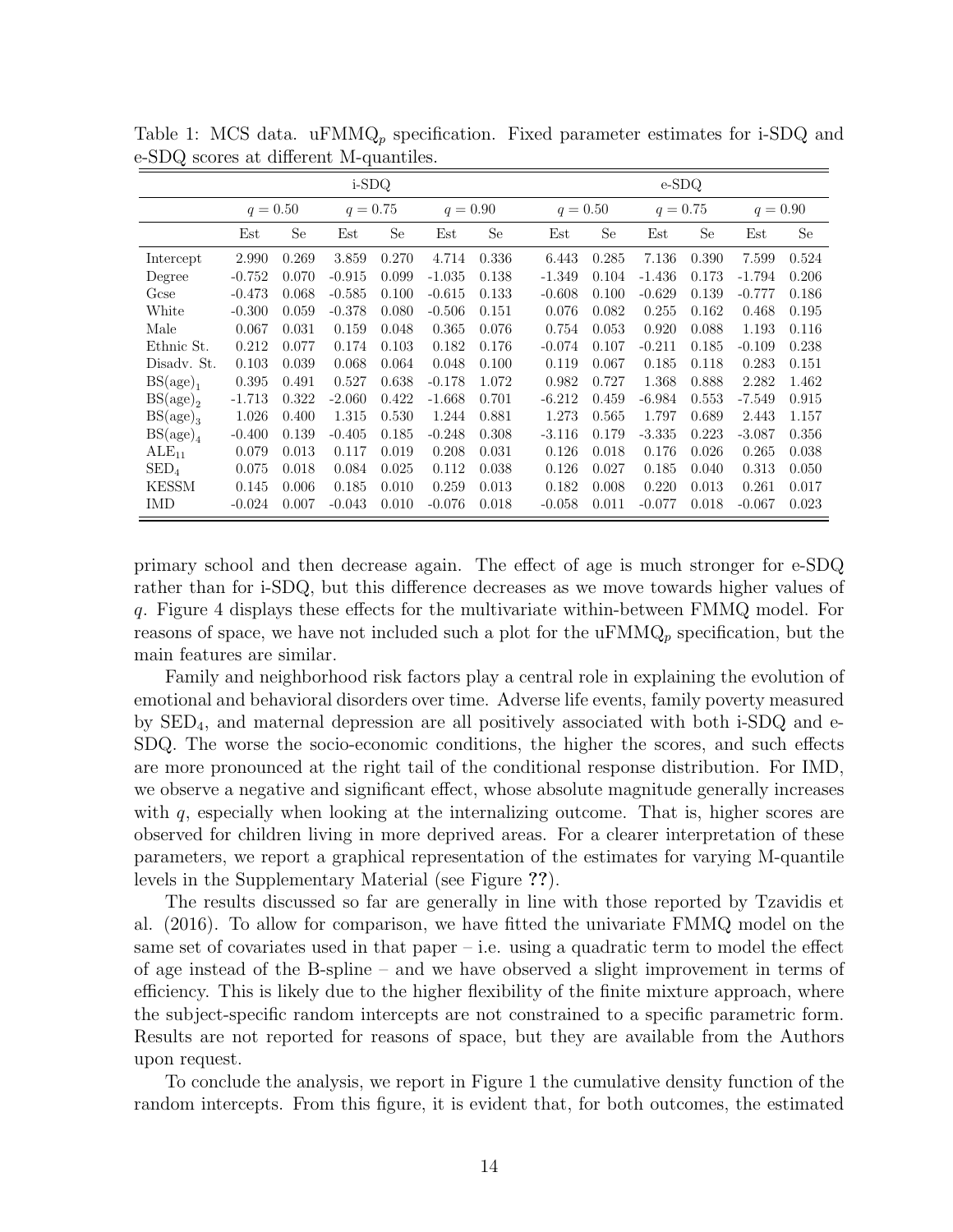Figure 1: MCS data. uFMMQ<sub>p</sub> specification. Estimated cumulative density function of the discrete random intercepts for i-SDQ (a) and e-SDQ (b) scores at different M-quantiles.



distribution is quite far from symmetry and/or unimodality, thus making the Gaussian assumption rather inappropriate in this application. We also observe that locations for the e-SDQ score have higher variability than those for the i-SDQ. Last, looking at Figure 1, we notice that the probability of locations with a relatively larger value increases as we move from  $q = 0.50$  to  $q = 0.90$ , thus highlighting how higher M-quantile levels identify (conditionally) more severe disorders.

### 5.2 The multivariate FMMQ with *pooled* effects

In this section, we extend the previous analysis and consider the proposed multivariate specification with pooled effects only. We considered the same linear predictors reported in equation (15). However, in this case, we explicitly model the dependence between children's internalizing and externalizing disorders by tying the discrete random intercepts in the two equations via the common prior probabilities

$$
\pi_{k,q} = \Pr(b_{i1,q} = \zeta_{k1,q}, b_{i2,q} = \zeta_{k2,q})
$$

For each M-quantile  $q \in \{0.50, 0.75, 0.90\}$ , we have run the estimation algorithm for a varying number of mixture components  $(K_q = 2, \ldots, 15)$  and considered the same multi-start strategy described in Section 5.1. For each  $q$ , we have selected the optimal model via the BIC index; this has lead us to select  $K_q^* = \{9, 5, 2\}$  components for  $q = \{0.50, 0.75, 0.90\},\$ respectively.

We report in Table 2 the fixed parameter estimates for demographic and socio-economic covariates. Based on these results, we may infer similar conclusions to those obtained through the univariate specification described in Section 5.1. However, a by-product of the proposed multivariate approach is the possibility to study the dependence structure between the outcomes of interest. This allows us to understand whether internalizing and externalizing disorders are related or not and investigate the nature of such a dependence. Do internalizing and externalizing symptoms occur jointly? Does one disorder exclude the other? As stated above, to answer such questions, we may rely on the estimated covariance between the random effects in the equations for the i-SDQ and the e-SDQ scores. We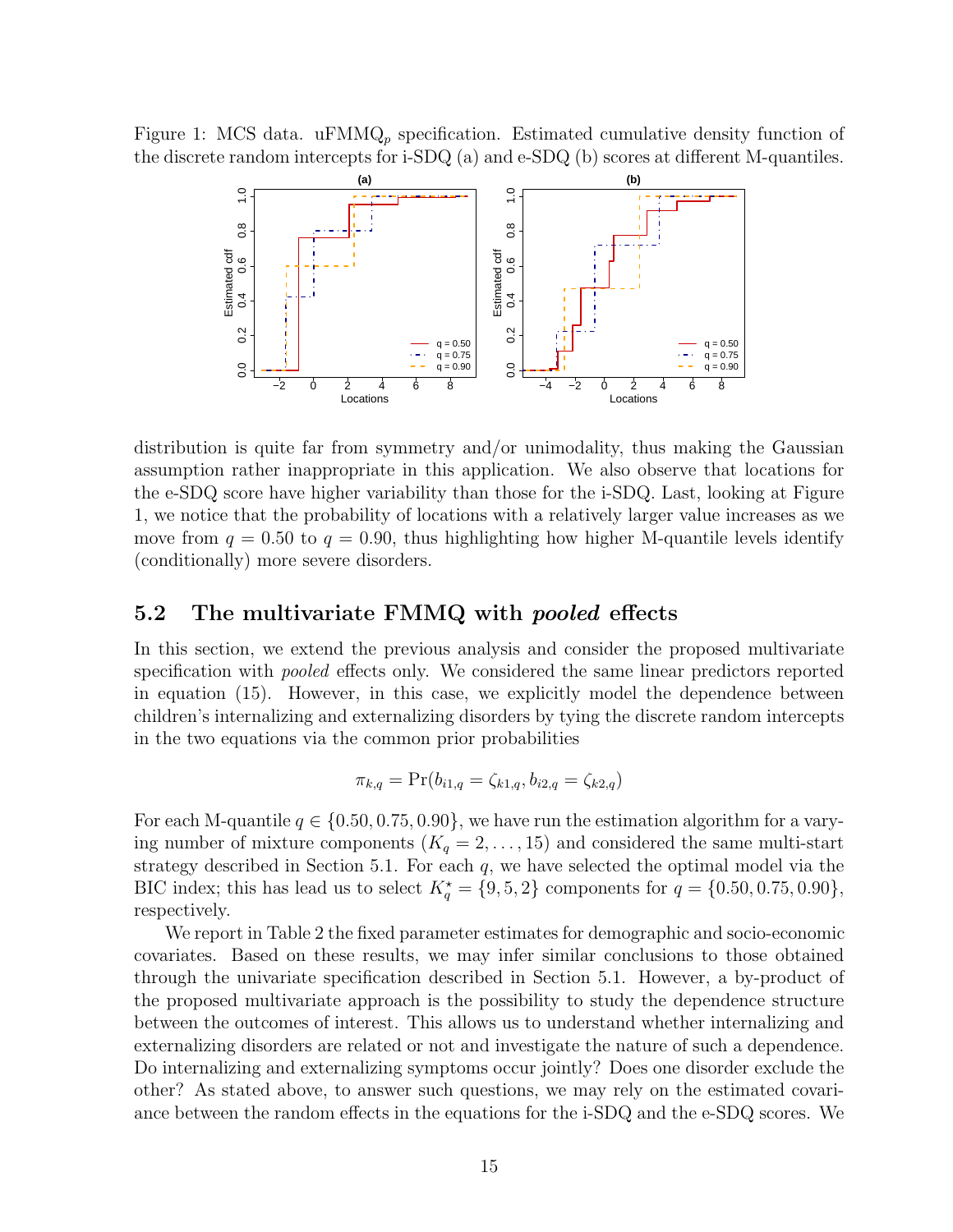|                      | i-SDQ      |       |            |       |            |       |  | $e$ -SDQ   |       |            |       |            |       |  |
|----------------------|------------|-------|------------|-------|------------|-------|--|------------|-------|------------|-------|------------|-------|--|
|                      | $q = 0.50$ |       | $q = 0.75$ |       | $q = 0.90$ |       |  | $q = 0.50$ |       | $q = 0.75$ |       | $q = 0.90$ |       |  |
|                      | Est        | Se    | Est        | Se    | Est        | Se    |  | Est        | Se    | Est        | Se    | Est        | Se    |  |
| Intercept            | 3.097      | 0.165 | 4.077      | 0.231 | 4.745      | 0.385 |  | 6.376      | 0.279 | 7.290      | 0.300 | 7.637      | 0.533 |  |
| Degree               | $-0.696$   | 0.077 | $-0.851$   | 0.101 | $-1.109$   | 0.152 |  | $-1.242$   | 0.139 | $-1.523$   | 0.156 | $-1.724$   | 0.224 |  |
| Gcse                 | $-0.422$   | 0.070 | $-0.536$   | 0.095 | $-0.635$   | 0.147 |  | $-0.535$   | 0.137 | $-0.699$   | 0.138 | $-0.757$   | 0.201 |  |
| White                | $-0.335$   | 0.068 | $-0.464$   | 0.087 | $-0.431$   | 0.141 |  | 0.107      | 0.091 | 0.263      | 0.132 | 0.417      | 0.203 |  |
| Male                 | 0.031      | 0.039 | 0.172      | 0.051 | 0.358      | 0.085 |  | 0.732      | 0.062 | 0.946      | 0.086 | 1.261      | 0.135 |  |
| Ethnic St.           | 0.201      | 0.076 | 0.186      | 0.117 | 0.233      | 0.162 |  | $-0.061$   | 0.121 | $-0.133$   | 0.158 | $-0.078$   | 0.226 |  |
| Disady. St.          | 0.074      | 0.044 | 0.068      | 0.061 | 0.049      | 0.102 |  | 0.098      | 0.077 | 0.220      | 0.101 | 0.309      | 0.164 |  |
| BS(age) <sub>1</sub> | 0.294      | 0.526 | 0.208      | 0.686 | 0.381      | 1.057 |  | 1.008      | 0.771 | 1.216      | 0.896 | 2.686      | 1.460 |  |
| $BS(age)_2$          | $-1.643$   | 0.349 | $-1.946$   | 0.449 | $-2.084$   | 0.695 |  | $-6.188$   | 0.483 | $-6.883$   | 0.560 | $-7.755$   | 0.873 |  |
| $BS(age)_3$          | 0.971      | 0.446 | 1.303      | 0.561 | 1.898      | 0.889 |  | 1.204      | 0.596 | 1.646      | 0.698 | 2.568      | 1.098 |  |
| $BS(age)_4$          | $-0.433$   | 0.142 | $-0.496$   | 0.199 | $-0.313$   | 0.331 |  | $-3.081$   | 0.184 | $-3.352$   | 0.228 | $-2.984$   | 0.360 |  |
| $ALE_{11}$           | 0.075      | 0.013 | 0.120      | 0.020 | 0.237      | 0.031 |  | 0.120      | 0.020 | 0.148      | 0.025 | 0.289      | 0.040 |  |
| $\mathrm{SED}_4$     | 0.053      | 0.021 | 0.067      | 0.027 | 0.151      | 0.039 |  | 0.107      | 0.031 | 0.131      | 0.037 | 0.321      | 0.054 |  |
| <b>KESSM</b>         | 0.135      | 0.007 | 0.193      | 0.010 | 0.275      | 0.014 |  | 0.169      | 0.009 | 0.193      | 0.011 | 0.274      | 0.018 |  |
| <b>IMD</b>           | $-0.027$   | 0.007 | $-0.058$   | 0.011 | $-0.089$   | 0.017 |  | $-0.049$   | 0.013 | $-0.063$   | 0.017 | $-0.081$   | 0.026 |  |

Table 2: MCS data. mFMM $Q_p$  specification. Fixed parameter estimates for i-SDQ and e-SDQ scores at different M-quantiles.

have  $\hat{\sigma}_{12,0.50} = 2.260, \hat{\sigma}_{12,0.75} = 2.815$ , and  $\hat{\sigma}_{12,0.90} = 3.635$ , which suggest the presence of a positive association between the two scores. Furthermore, by focusing on the magnitude of  $\hat{\sigma}_{12,q}$ , we observe that such association increases with q. This translates into a higher chance for children to jointly have high i-SDQ and e-SDQ scores, especially when more severe symptoms are present (right tail of the distribution). The estimated covariance and correlation matrix of the random parameters at different M-quantile levels under the  $\text{mFMMQ}_p$  specification are reported in the Supplementary Material; see Table ??.

### 5.3 The multivariate FMMQ with auxiliary regression

To conclude the analysis, we consider the multivariate FMMQ based on the QP decomposition. As stated before, the aim is that of providing further insight into the MCS data and separating the effect of covariates' dynamics from effect associated to the corresponding mean levels. These are time-constant and may be possibly correlated with the random intercepts introduced in the model. For each M-quantile level  $q \in \{0.50, 0.75, 0.90\}$ , we considered the following equations:

$$
\begin{cases}\nMQ_q(i\text{-SDQ}_{it} \mid \boldsymbol{x}_{it}, \zeta_{k1,q}; \psi) = \zeta_{k1,q} + \boldsymbol{x}_{1it}'\boldsymbol{\beta}_{11,q} + (\boldsymbol{x}_{2it} - \bar{\boldsymbol{x}}_{2i})'\boldsymbol{\beta}_{21,q} + \bar{\boldsymbol{x}}'_{2i}\boldsymbol{\delta}_{1,q} + \boldsymbol{x}'_{3i}\boldsymbol{\beta}_{31,q}, \\
MQ_q(\text{e-SDQ}_{it} \mid \boldsymbol{x}_{it}, \zeta_{k2,q}; \psi) = \zeta_{k2,q} + \boldsymbol{x}'_{1it}\boldsymbol{\beta}_{12,q} + (\boldsymbol{x}_{2it} - \bar{\boldsymbol{x}}_{2i})'\boldsymbol{\beta}_{22,q} + \bar{\boldsymbol{x}}'_{2i}\boldsymbol{\delta}_{2,q} + \boldsymbol{x}'_{3i}\boldsymbol{\beta}_{32,q}.\n\end{cases}
$$
\n(16)

In this case,  $x_{1it}$  includes the set of B-spline basis functions for the variable age (centered around the overall mean), while  $x_{i2t}$  includes the remaining time-varying covariates: ALE<sub>11</sub>, SED<sub>4</sub>, KESSM, and IMD. These are centered around their individual means,  $\bar{x}_{2i}$ . Last,  $x_{3i}$  denotes the vector of time-constant covariates (maternal education, ethnicity, gender, and the stratification variable). As stated in Section 4.1, the fixed parameters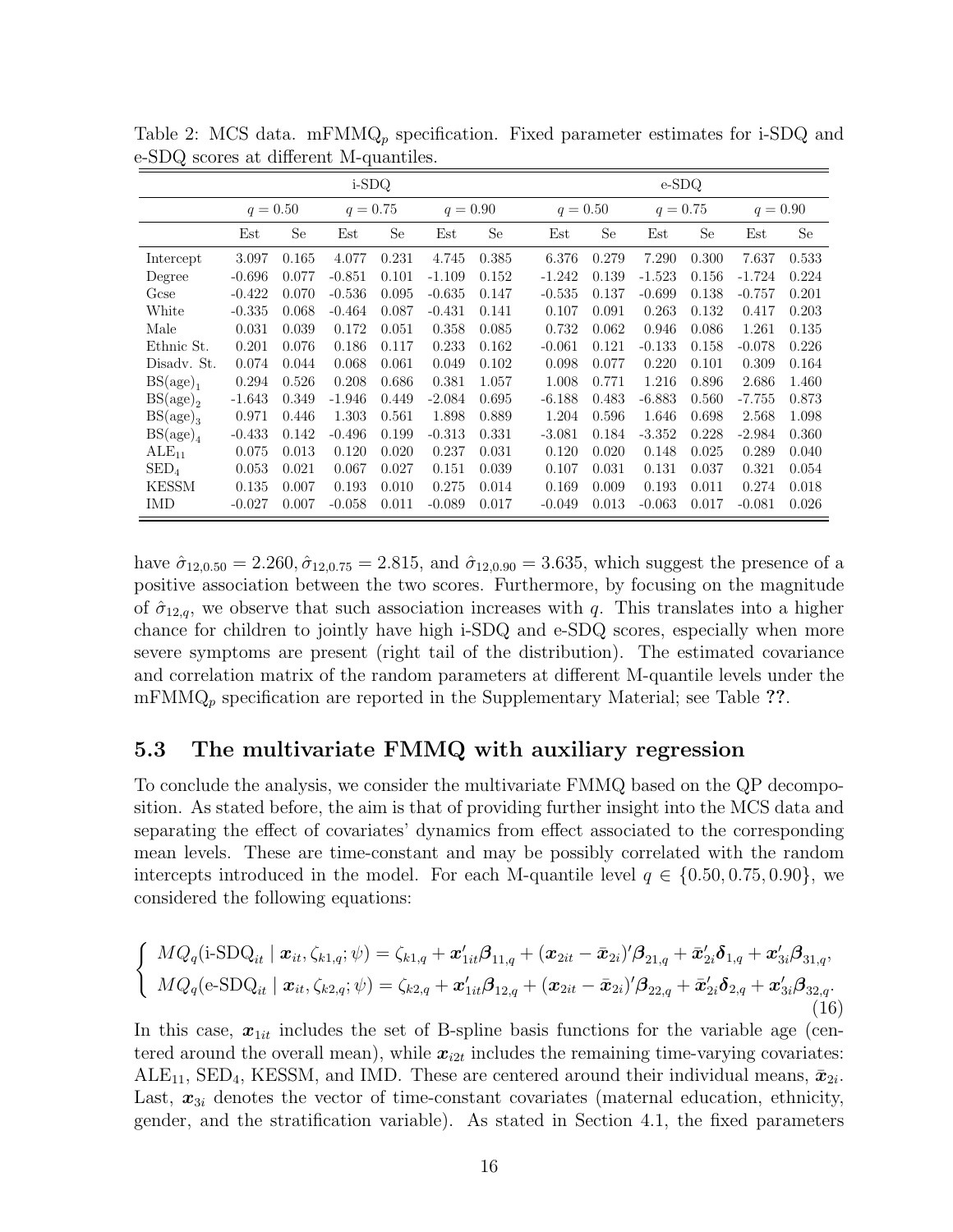in equation (16) have a different interpretation when compared to those discussed in the previous sections. In particular, the parameters  $\beta_{1h,q}$  and  $\beta_{2h,q}$  provide a measure of the direct effect that changes in individual covariates have on the dynamics of the SDQ scores. On the other hand, the parameters  $\delta_{h,q}$  and  $\beta_{3h,q}$  measure the impact of differences between children's global conditions (across all years of observation) on the M-quantile levels of the outcomes under investigation.

As before, we have run the estimation algorithm for varying  $K_q$ , that is  $K_q = 2, \ldots, 15$ , and considered a multi-start strategy to avoid local maxima. The optimal solution has been identified via the BIC index, which has led us to select a model with  $K_q^* = \{7, 4, 2\}$ components for  $q = \{0.50, 0.75, 0.90\}$ , respectively. Table 3 reports parameter estimates under the mFMM $Q_{wb}$  specification for the internalizing and the externalizing scores in the top and the bottom panel, respectively.

As expected, when looking at the estimated effects of time-constant covariates (maternal education, ethnicity, gender, and stratification), we derive similar conclusions to those obtained from the mFMM $Q_p$  approach discussed in Section 5.2. However, when focusing on the effect of time-varying covariates, it is evident that the QP decomposition provides a deeper understanding of the phenomenon of interest. We report in Figures 2-3 the estimated between (upper panel) and within (bottom panel) effects for the (time-varying) covariates associated to children's socio-economic conditions on the i-SDQ and the e-SDQ scores, respectively. By looking at these figures, we observe that the magnitude of the within effects estimated under  $mFMMQ_{wb}$  approach are generally smaller than those obtained when considering pooled effects only (see Table 2) for both i-SDQ and e-SDQ scores. On the contrary, between parameters seem to have a higher impact on the distribution of the SDQ scores. That is, overall socio-economic conditions explain a higher portion of the SDQ variability than the corresponding dynamics. These findings highlight the potential dependence between sources of unobserved heterogeneity and the observed covariates, an issue which is quite common when dealing with observational studies and that makes our proposal an interesting modeling approach for analyzing the MCS data. Figure 4 shows the estimated shapes of the effect of age on the two scores at different levels of  $q$ . As noted when discussing the univariate models, both scores reduce until children reach the mean age (about 5 years) and show another peak around the age of 7 and then decrease again. This pattern is significant in particular for e-SDQ. In fact, the effect of age is much stronger for e-SDQ rather than for i-SDQ, but this difference decreases as we move towards higher M-quantile levels.

Last, parameter estimates for the  $mFMMQ_{wb}$  specification leave substantially unchanged the inferential conclusions on the association between i-SDQ and e-SDQ scores discussed in Section 5.2. That is, children are likely to experience internalizing and externalizing disorders that are coherent and related to each other, especially when these are more severe. The estimated covariance and correlation matrix for the random effects at different M-quantile levels under the  $mFMMQ_{wb}$  specification are reported in the Supplementary Material (Table ??).

To conclude, we report in Table 5.3 the BIC values associated to the optimal model specifications in terms of number of mixture components for  $mFMMQ_p$  and  $mFMMQ_{wb}$ , for the three M-quantile levels under investigation. Obviously, as it is typically done with nested modes, standard penalized likelihood criteria such as the BIC can also be exploited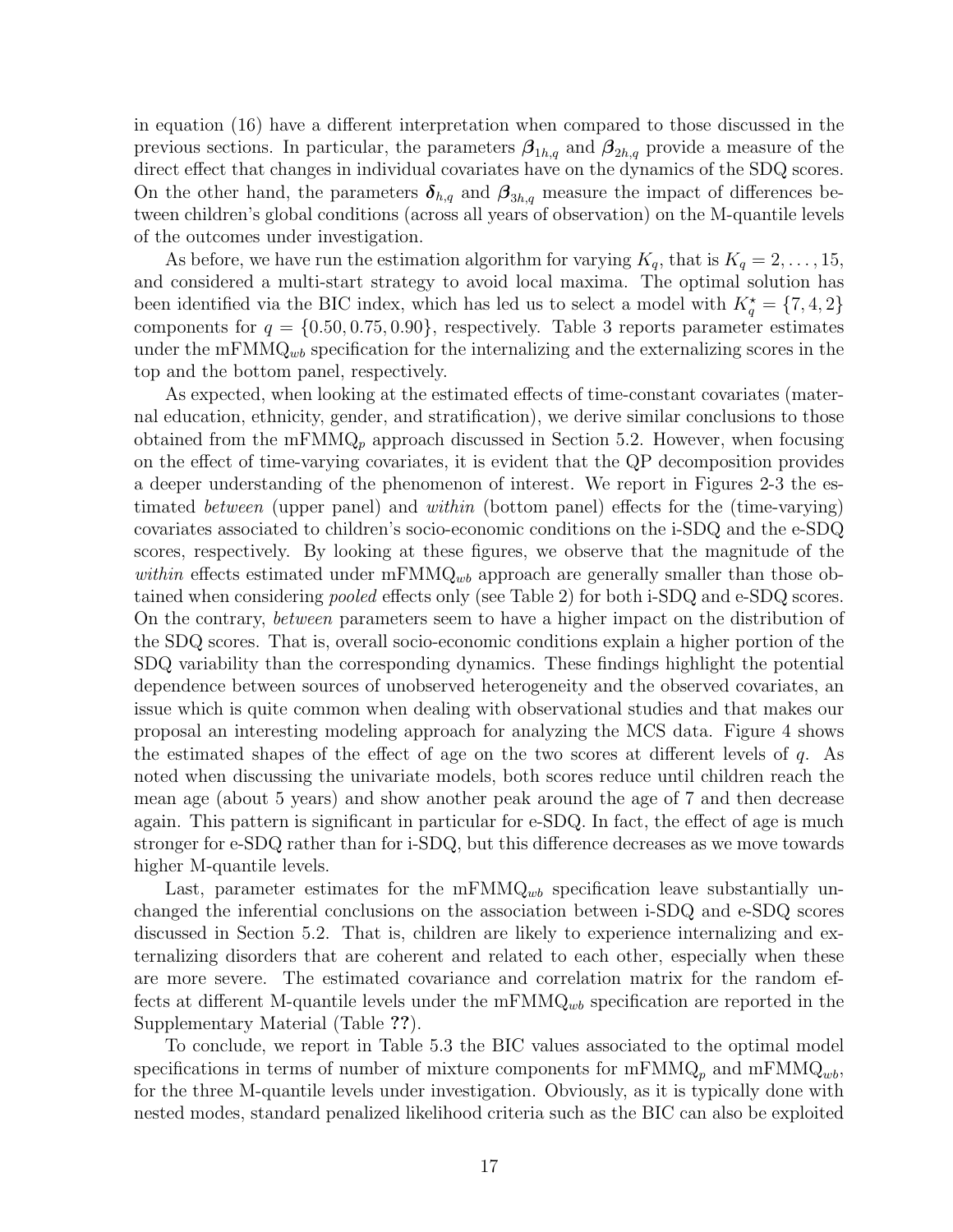|                  |                |            |          |           |                | i-SDQ      |            |             |                |       |          |           |
|------------------|----------------|------------|----------|-----------|----------------|------------|------------|-------------|----------------|-------|----------|-----------|
|                  | $q = 0.50$     |            |          |           |                | $q = 0.75$ |            | $q = 0.90$  |                |       |          |           |
|                  | <b>Between</b> |            | Within   |           | <b>Between</b> |            | Within     |             | <b>Between</b> |       | Within   |           |
|                  | Est            | <b>Se</b>  | Est      | <b>Se</b> | Est            | Se         | Est        | Se          | Est            | Se    | Est      | <b>Se</b> |
| Intercept        | 2.858          | 0.185      |          |           | 3.841          | 0.227      |            |             | 4.370          | 0.359 |          |           |
| Degree           | $-0.630$       | 0.072      |          |           | $-0.785$       | 0.098      |            |             | $-1.038$       | 0.141 |          |           |
| Gcse             | $-0.384$       | 0.069      |          |           | $-0.511$       | 0.093      |            |             | $-0.614$       | 0.131 |          |           |
| White            | $-0.317$       | 0.060      |          |           | $-0.436$       | 0.087      |            |             | $-0.406$       | 0.132 |          |           |
| Male             | 0.038          | 0.034      |          |           | 0.159          | 0.050      |            |             | 0.355          | 0.084 |          |           |
| Ethnic St.       | 0.195          | 0.078      |          |           | 0.158          | 0.115      |            |             | 0.184          | 0.169 |          |           |
| Disady. St.      | 0.070          | 0.044      |          |           | 0.042          | 0.063      |            |             | $-0.023$       | 0.111 |          |           |
| $BS(age)_{1}$    |                |            | 0.239    | 0.500     |                |            | $-0.090$   | 0.662       |                |       | 0.222    | 1.020     |
| $BS(age)_{2}$    |                |            | $-1.616$ | 0.326     |                |            | $-1.771$   | 0.437       |                |       | $-2.092$ | 0.665     |
| $BS(age)_3$      |                |            | 0.903    | 0.406     |                |            | 1.018      | 0.550       |                |       | 1.788    | 0.835     |
| $BS(age)_4$      |                |            | $-0.467$ | 0.144     |                |            | $-0.577$   | 0.198       |                |       | $-0.548$ | 0.312     |
| $ALE_{11}$       | 0.101          | 0.023      | 0.054    | 0.016     | 0.190          | 0.036      | 0.077      | 0.022       | 0.395          | 0.055 | 0.107    | 0.033     |
| $\mathrm{SED}_4$ | 0.083          | 0.024      | $-0.043$ | 0.031     | 0.084          | 0.036      | $-0.043$   | 0.040       | 0.150          | 0.049 | $-0.047$ | 0.058     |
| Kessm            | 0.175          | 0.009      | 0.084    | 0.009     | 0.255          | 0.012      | 0.102      | 0.012       | 0.350          | 0.019 | 0.130    | 0.017     |
| <b>IMD</b>       | $-0.022$       | 0.008      | $-0.004$ | 0.018     | $-0.058$       | 0.012      | $-0.008$   | $\,0.024\,$ | $-0.089$       | 0.021 | $-0.002$ | $0.036\,$ |
|                  |                |            |          |           |                | e-SDQ      |            |             |                |       |          |           |
|                  |                | $q = 0.50$ |          |           |                |            | $q = 0.75$ |             | $q = 0.90$     |       |          |           |
|                  | Between        |            | Within   |           | Between        |            | Within     |             | Between        |       | Within   |           |
|                  | Est            | <b>Se</b>  | Est      | <b>Se</b> | Est            | <b>Se</b>  | Est        | <b>Se</b>   | Est            | Se    | Est      | <b>Se</b> |
| Intercept        | 6.042          | 0.308      |          |           | 6.861          | 0.355      |            |             | 7.006          | 0.508 |          |           |
| Degree           | $-1.174$       | 0.138      |          |           | $-1.436$       | 0.164      |            |             | $-1.622$       | 0.224 |          |           |
| Gcse             | $-0.497$       | 0.128      |          |           | $-0.668$       | 0.149      |            |             | $-0.710$       | 0.190 |          |           |
| White            | 0.130          | 0.106      |          |           | 0.273          | 0.146      |            |             | 0.409          | 0.191 |          |           |
| Male             | 0.720          | 0.062      |          |           | 0.932          | 0.088      |            |             | 1.279          | 0.129 |          |           |
| Ethnic St.       | $-0.089$       | 0.140      |          |           | $-0.163$       | 0.175      |            |             | $-0.107$       | 0.226 |          |           |
| Disadv. St.      | 0.086          | 0.080      |          |           | 0.175          | 0.109      |            |             | 0.236          | 0.166 |          |           |
| $BS(age)_{1}$    |                |            | 0.917    | 0.769     |                |            | 1.085      | 0.882       |                |       | 2.822    | 1.436     |
| $BS(age)_{2}$    |                |            | $-6.136$ | 0.481     |                |            | $-6.863$   | 0.560       |                |       | $-8.019$ | 0.855     |
| $BS(age)_3$      |                |            | 1.090    | 0.594     |                |            | 1.560      | 0.699       |                |       | 2.683    | 1.064     |
| $BS(age)_4$      |                |            | $-3.121$ | 0.188     |                |            | $-3.450$   | 0.229       |                |       | $-3.206$ | 0.343     |
| $ALE_{11}$       | 0.181          | 0.042      | 0.080    | 0.022     | 0.283          | 0.059      | 0.082      | 0.025       | 0.539          | 0.079 | 0.078    | 0.038     |
| $\mathbf x$      | 0.167          | 0.052      | $-0.010$ | 0.040     | 0.169          | 0.056      | 0.004      | 0.046       | 0.345          | 0.072 | 0.029    | 0.065     |
| Kessm            | 0.221          | 0.014      | 0.116    | 0.011     | 0.263          | 0.019      | 0.131      | 0.012       | 0.343          | 0.024 | 0.166    | 0.018     |
| <b>IMD</b>       | $-0.040$       | 0.015      | $-0.026$ | 0.024     | $-0.057$       | 0.020      | $-0.035$   | 0.027       | $-0.073$       | 0.031 | $-0.018$ | 0.044     |

Table 3: MCS data. mFMMQ<sub>wb</sub> specification. Fixed parameter estimates for i-SDQ (top panel) and e-SDQ scores (bottom panel) at different M-quantiles.

Table 4: MCS data. BIC values for  $\mathrm{mFMMQ}_p$  and  $\mathrm{mFMMQ}_{wb}$  at different M-quantiles.

|              | $q = 0.50$ $q = 0.75$ $q = 0.90$ |  |
|--------------|----------------------------------|--|
| $mFMMQ_n$    | 203505.0 214423.8 237968.8       |  |
| $mFMMQ_{wb}$ | 203392.2 214211.3 237434.1       |  |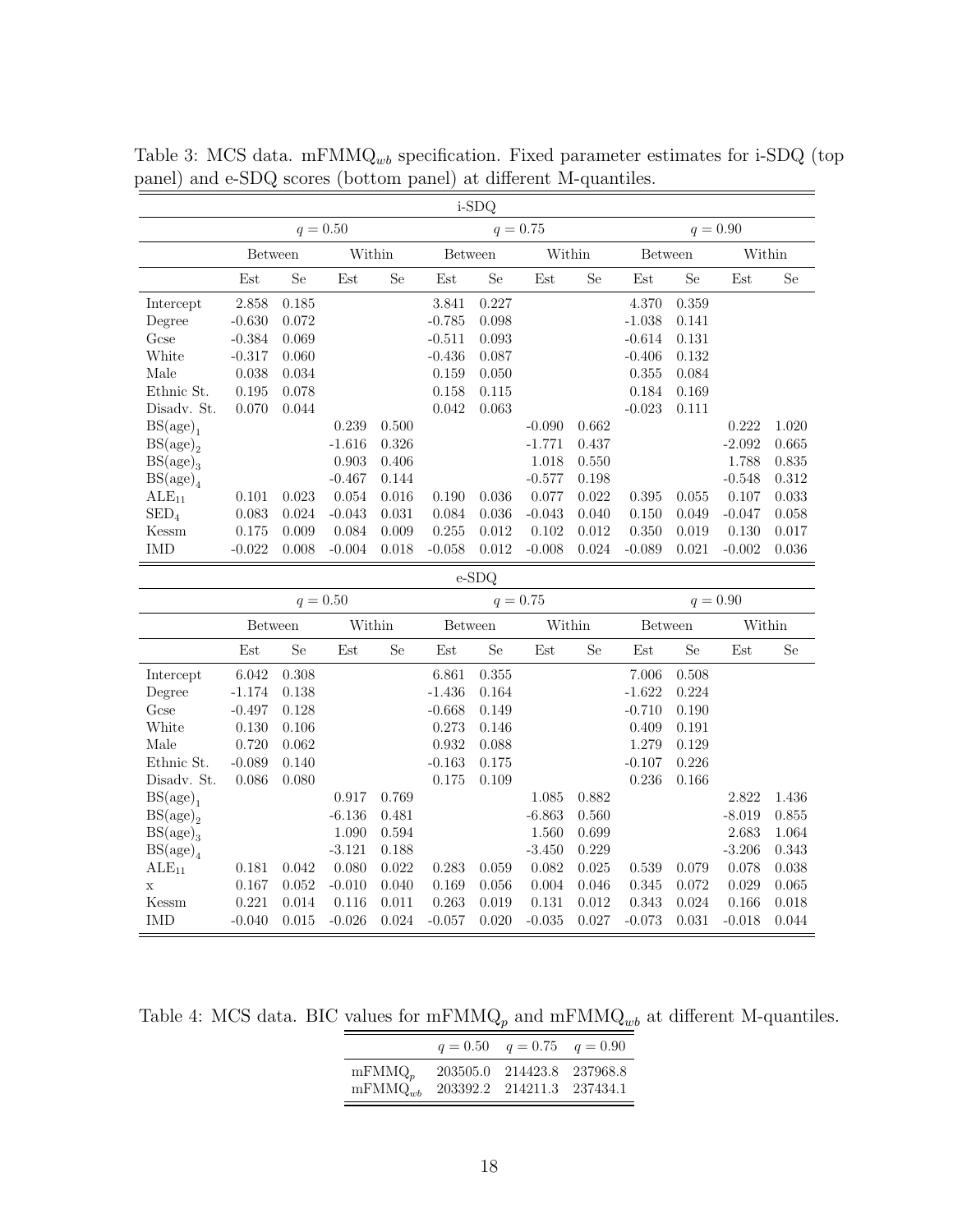Figure 2: MCS data. mFMM $Q_{wb}$  specification. Estimates of the *between* (upper panel) and the within effects (bottom panel) for i-SDQ scores at different M-quantiles. Panels  $(a)$ - $(e)$ : ALE; panels  $(b)$ - $(f)$ : SED; panels  $(c)$ - $(g)$ : Kessm; panels  $(d)$ - $(h)$ : IMD.



Figure 3: MCS data. mFMM $Q_{wb}$  specification. Estimates of the *between* (upper panel) and the within effects (bottom panel) for e-SDQ scores at different M-quantiles. Panels (a)-(e): ALE; panels (b)-(f): SED; panels (c)-(g): Kessm; panels (d)-(h): IMD.

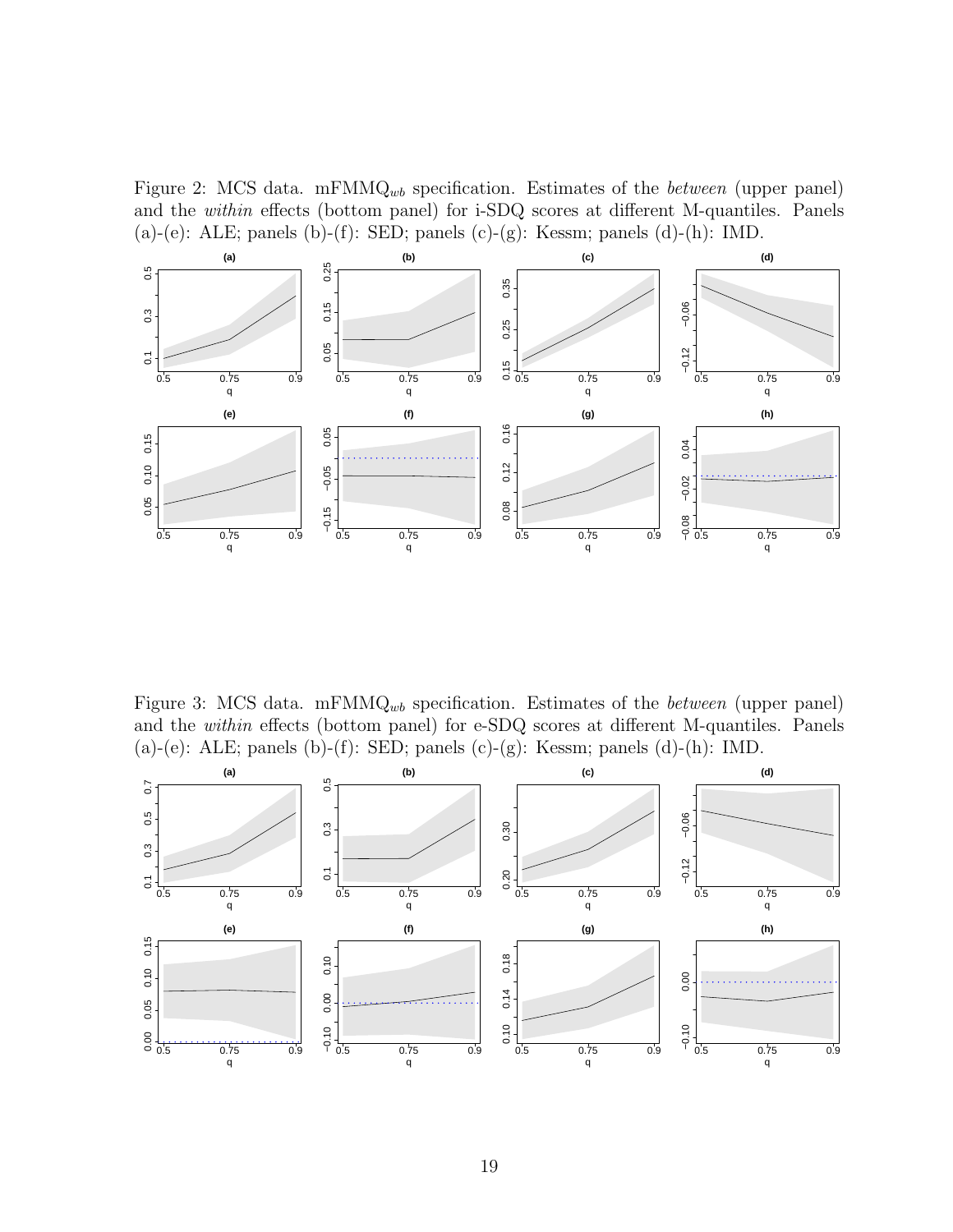Figure 4: MCS data. mFMM $Q_{wb}$  specification. Estimates of the effect of age for i-SDQ and e-SDQ scores at different M-quantiles. Dashed lines represent 95% confidence bounds.



to identify the optimal specification in terms of explanatory variables to include in the linear predictor. By looking at the above table, it is evident that  $mFMMQ_{wb}$  provides a better fitting to the data than  $mFMMQ_p$  and in this sense should be preferred. Clearly, a similar strategy cannot be adopted to chose among the univariate (mFMMQ) and the multivariate specifications, as the former is not nested within the latter. In this sense, from our perspective, the choice should be driven by the need (or not) of studying the association between outcomes. If researchers think this is an important aspect to take into account and/or there is the suspect that the outcomes are associated, than the multivariate approach represents a natural way of proceeding. On the other side, if studying association is not a central matter and/or it is difficult to presume association between outcomes, then the univariate approach represents the simpler and preferable modeling strategy.

# 6 Conclusions

In this paper, we propose an M-quantile regression model for multivariate, continuous, longitudinal data by extending the finite mixture of M-quantile regression models proposed by Alfò et al. (2017) to a multivariate context. Correlated, subject-specific, random effects are used to account for dependence within the same response and association between responses observed on the same subject. We exploit the proposed mFMMQ regression model based on subject- and outcome-specific random intercepts only to analyze data on internalizing and externalizing SDQ scores from the Millennium Cohort Study. Clearly, a more complex specification, based on random intercepts and slopes could have been adopted, but for ease of interpretation, we decided not to follow this root. In this ap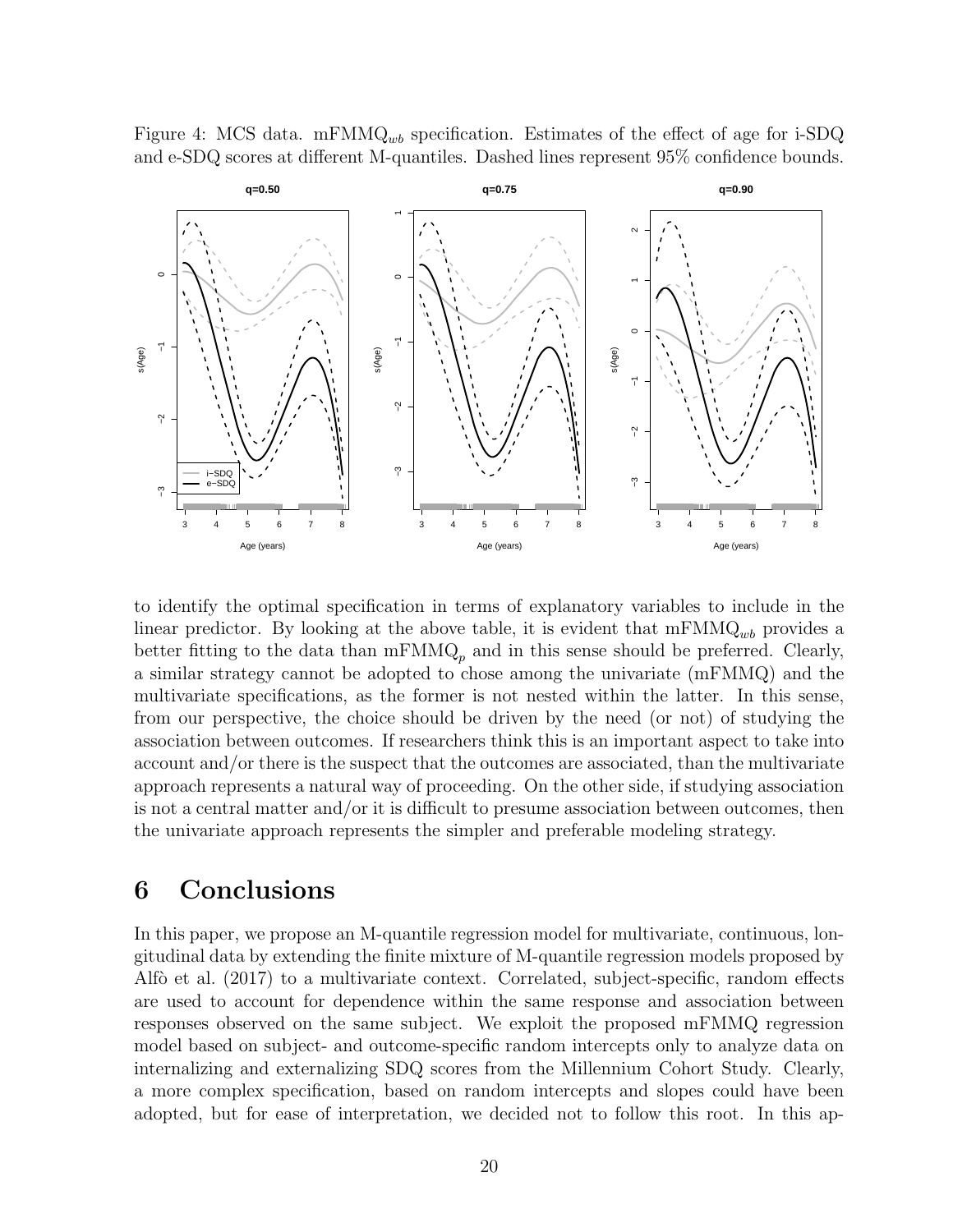plication, we also handle potential endogeneity of the observed covariates by defining an auxiliary regression model in the spirit of Mundlak (1978).

The results of the MCS data analysis are in line with those discussed by Tzavidis et al. (2016). Together with a more flexible specification of the random effect distribution, some further insights are provided and these better characterize children behavioral and emotional disorders in terms of static levels and dynamic changes of socio-economic conditions. The proposed analysis provides evidence of two interesting aspects with respect to those provided by previous analysis:  $(i)$  children likely experience both internalizing and externalizing disorders, especially the more severe ones;  $(ii)$  behavioral and emotional disorders are mainly affected by overall children socio-economic conditions rather than by the corresponding variations over time.

Simulation results reported in the Supplementary Material prove the reliability of these findings, in terms of bias and efficiency. Here, it is also shown that such good properties also hold when model assumptions are not fulfilled and, above all, when the standard Gaussian assumption for the random effects does not hold, as for the present application. With respect to point  $(i)$  above, we may further highlight some important aspects of the proposed approach. First, it considers a potentially varying strength in the association between the analyzed outcomes, as the estimate of the random effect distribution is (M-)quantile-specific. This could be particularly appropriate to those phenomena that experience so-called tail dependences; see, e.g., Venter (1997). Moreover, the proposed approach may be used to define a classification of the analyzed individuals based on the estimated posterior distribution of component membership; this may be of great help for the prediction of the outcome(s) of interest in a more efficient way, when compared to parametric approaches; see Neuhaus et al. (2013).

The proposal may be extended in a number of directions. First, we may consider time-varying random parameters in a hidden Markov model perspective, to capture timevarying sources of unobserved heterogeneity. A further step may be to separately model dependence between and within outcomes, with the aim of enhancing model flexibility. Furthermore, in the spirit of quantile regression for discrete outcomes, we may also extend the proposed mFMMQ approach to deal with non-continuous responses, such as counts. Quantile regression for cross-sectional count data has been developed in the literature. It relies on the equivariance property of quantiles to monotone transformations and is based on the use of a jittering approach. In the present framework, two issues need to be addressed:  $(i)$  the use of M-quantiles means that properties holding for quantile regression are no longer valid;  $(ii)$  the presence of random effects makes the problem more demanding. A starting point could be the approach for count data developed by Tzavidis et al. (2015) and Dreassi et al. (2014) for M-quantile regression based on robust generalized linear models that uses quasi-likelihood.

Finally, when several conditional quantiles or M-quantiles are estimated, two or more functions can potentially 'cross over' at some point in the space defined by the covariates. This is called quantile crossing and may be due to model misspecification, collinearity, or to the presence of outlying values. The problem occurs because each conditional Mquantile function is independently estimated, i.e. without enforcing the property that at each value of  $x$ , the M-quantiles of y are ordered by q. Also the multivariate FMMQ can suffer from M-quantile crossing problems. He (1997) propose a simple way of building this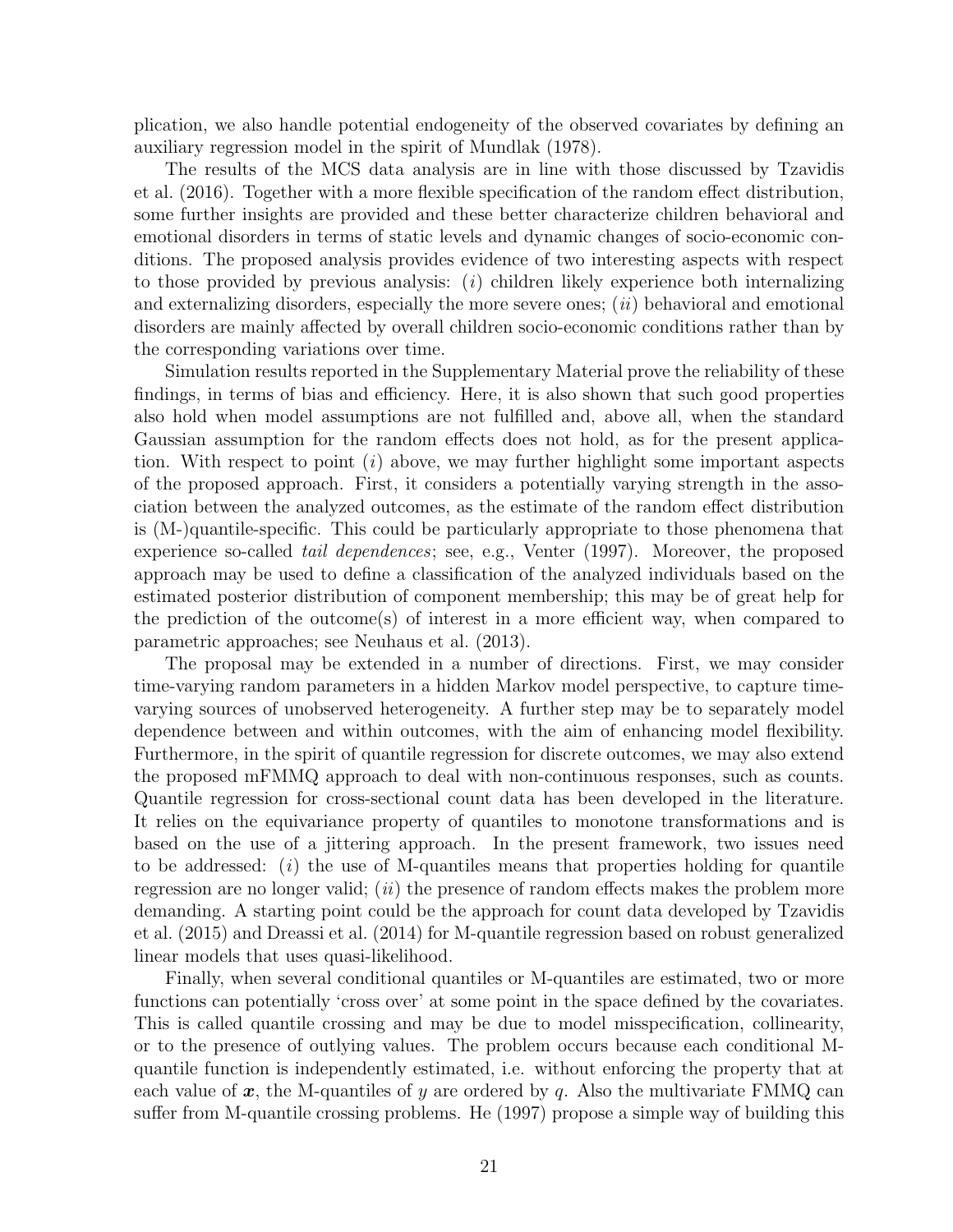restriction into fitted quantile regression lines by a-posteriori restricting them relative to the median regression line. This approach has been adapted to M-quantile regression by Pratesi et al. (2009) and Salvati et al. (2012). Alternatively, Frumento and Salvati (2020) impose a parametric structure that can stabilize the behavior of the estimated regression coefficients, especially in the tails, and alleviate the M-quantile crossing problem. Finally, in the context of quantile regression, Schnabel and Eilers (2013) define a surface, called a quantile sheet, on the domain of the independent variable and the probability q that is monotonically increasing when using moderate or large amounts of smoothing in the direction of q. All these solutions could be adapted to the multivariate FMMQ and explored to overcome the issue.

# Acknowledgments

The work of Marino, Ranalli and Salvati has been developed under the support of the project PRIN-SURWEY (grant 2012F42NS8, Italy). Salvati gratefully acknowledge support by the projects InGRID-2 Integrating Research Infrastructure for European expertise on Inclusive Growth from data to policy (Horizon 2020 research and innovation programme, grant 730998) and Progetto di Ricerca di Ateneo: "From survey-based to register-based statistics: a paradigm shift using latent variable models" (grant PRA2018-9). The work of Alfò has been supported by the project "Mixture and latent variable models for causal inference and analysis of socio-economic data'' (grant RBFR12SHVV, FIRB - Futuro in Ricerca).

# Supplementary Materials

The Supplementary Material available for this paper at the Journal website includes the computational details for ML estimation and for the estimation of the covariance matrix of model parameter estimates. Some further insights into the MCS data analysis are also provided, together with the results of an intensive simulation study. Last, a computationally efficient algorithm for estimation and inference developed in R language from the authors is made available as part of the online Supplementary Material.

# References

- Abrevaya, J. and Dahl, C. (2008). The effect of birth inputs on birthweight: evidence from quantile estimation on panel data. Journal of Business and Economic Statistics, 26:379–397.
- Aitkin, M. (1996). A general maximum likelihood analysis of overdispersion in generalized linear models. Statistics and Computing, 6:251–262.
- Aitkin, M. (1999). A general maximum likelihood analysis of variance components in generalized linear models. Biometrics, 55:117–128.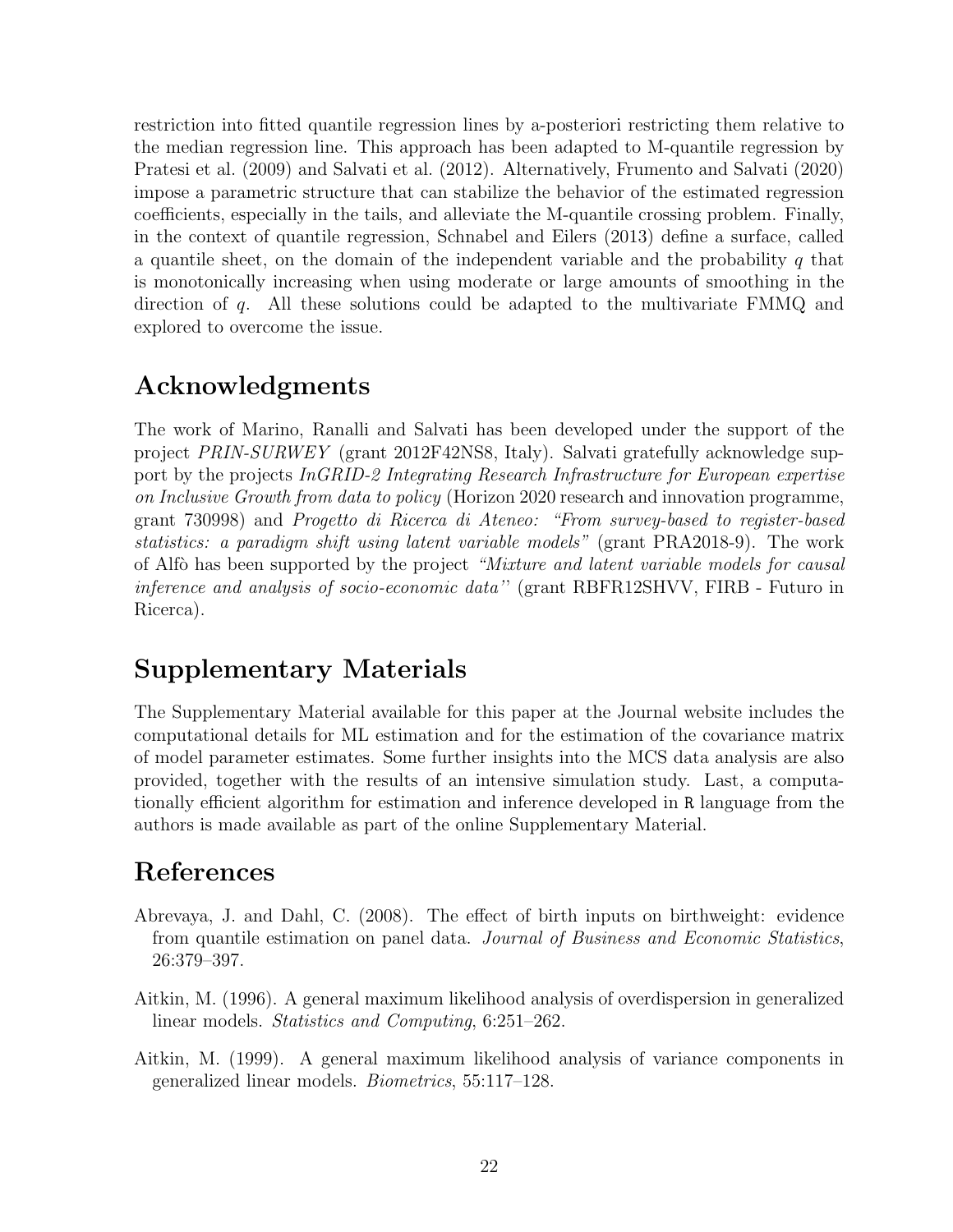- Alfò, M., Salvati, N., and Ranalli, M. G. (2017). Finite mixtures of quantiles and Mquantile models. Statistics and Computing, 27:547–570.
- Arellano, M. and Bonhomme, S. (2016). Nonlinear panel data estimation via quantile regressions. Econometrics Journal, forthcoming:C61–C94.
- Bartels, B. (2008). Beyond fixed versus random effects: a framework for improving substantive and statistical analysis of panel, time-series cross-sectional, and multilevel data. The Society for Political Methodology, pages 1–43.
- Bell, A. and Jones, K. (2015). Explaining fixed effects: Random effects modeling of time-series cross-sectional and panel data. Political Science Research and Methods, 3(1):133–153.
- Bianchi, A., Fabrizi, E., Salvati, N., and Tzavidis, N. (2018). Estimation and testing in mquantile regression with applications to small area estimation. International Statistical Review, 86:541–570.
- Bianchi, A. and Salvati, N. (2015). Asymptotic properties and variance estimators of the M-quantile regression coefficients estimators. Communications in Statistics - Theory and Methods, 44:2416–2429.
- Breckling, J. and Chambers, R. (1988). M-quantiles. Biometrika, 75:761–771.
- Breckling, J., Kokic, P., and Lübke, O. (2001). A note on multivariate M-quantiles. Statistics and probability letters, 55:39–44.
- Chakraborty, B. (2003). On multivariate quantile regression. Journal of Statistical Planning and Inference,  $110:109 - 132$ .
- Del Sarto, S., Marino, M. F., Ranalli, M. G., and Salvati, N. (2019). Using finite mixtures of M-quantile regression models to handle unobserved heterogeneity in assessing the effect of meteorology and traffic on air quality. Stochastic Environmental Research and Risk Assessment, pages 1–15.
- Dreassi, E., Ranalli, M. G., and Salvati, N. (2014). Semiparametric M-quantile regression for count data. Statistical Methods in Medical Research, 23(6, SI):591–610.
- Farcomeni, A. (2012). Quantile regression for longitudinal data based on latent Markov subject-specific parameters. Statistics and Computing, 22:141–152.
- Frumento, P. and Salvati, N. (2020). Parametric modelling of m-quantile regression coefficient functions with application to small area estimation. Journal of the Royal Statistical Society. Series A, 183.
- Geraci, M. and Bottai, M. (2007). Quantile regression for longitudinal data using the asymmetric Laplace distribution. Biostatistics, 8:140–54.
- Geraci, M. and Bottai, M. (2014). Linear quantile mixed models. Statistics and Computing, 24:461–479.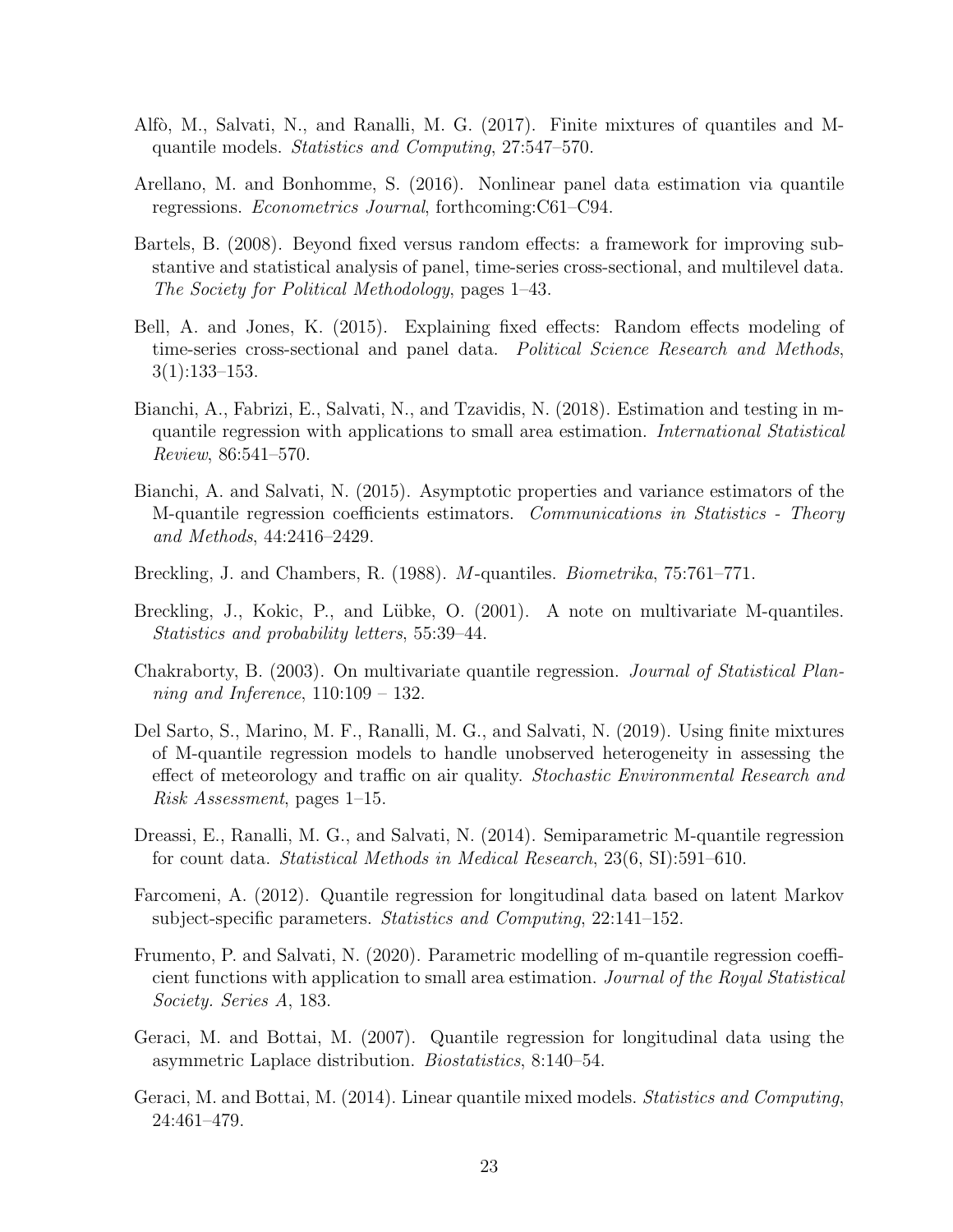- Goodman, R. (1997). The strengths and difficulties questionnaire: a research note. Journal of child psychology and psychiatry, 38:581–586.
- Grilli, L. and Rampichini, C. (2011). The role of sample cluster means in multilevel models: A view on endogeneity and measurement error issues. Methodology: European Journal of Research Methods for the Behavioral and Social Sciences, 7(4):121.
- Hallin, M., Paindaveine, D., and Siman, M.  $(2010)$ . Multivariate quantiles and multipleoutput regression quantiles: From l 1 optimization to halfspace depth. The Annals of Statistics, 38:635–669.
- Harville, D. (1976). Extension of the Gauss-Markov theorem to include the estimation of random effects. Annals of Statistics, 4:384–395.
- He, X. (1997). Quantile curves without crossing. American Statistician, 51.
- Huber, P. (1964). Robust estimation of a location parameter. Ann. Math. Stat., 35:73–101.
- Jones, M. C. (1994). Expectiles and M-quantiles are quantiles. *Statistics and Probability* Letters, 20:149–153.
- Kessler, R. and Mroczek, D. (1992). An update of the development of mental health screening scales for the us national health interview study. Ann Arbor: University of Michigan, Survey Research Center of the Institute for Social Research.
- Kneib, T. (2013). Beyond mean regression. Statistical Modelling, 13:275–303.
- Koenker, R. (2004). Quantile regression for longitudinal data. J. Multivariate Anal., 91:74–89.
- Krishnakumar, J. (2006). Time invariant variables and panel data models: A generalised frisch–waugh theorem and its implications. Contributions to Economic Analysis, 274:119–132.
- Kulkarni, H., Biswas, J., and Das, K. (2019). A joint quantile regression model for multiple longitudinal outcomes. AStA Adv Stat Anal, 103:453–473.
- Laird, N. (1978). Nonparametric maximum likelihood estimation of a mixing distribution. Journal of the American Statistical Association, 73:805–811.
- Laird, N. M. and Ware, J. H. (1982). Random-effects models for longitudinal data. *Bio*metrics, 38:963–974.
- Lindsay, B. G. (1983a). The geometry of mixture likelihoods: a general theory. Ann. Statist., 11:86–94.
- Lindsay, B. G. (1983b). The geometry of mixture likelihoods, Part II: the exponential family. The Annals of Statistics, 11:783–792.
- Liu, Y. and Bottai, M. (2009). Mixed-effects models for monditional quantiles with longitudinal data. The International Journal of Biostatistics, 5:1–24.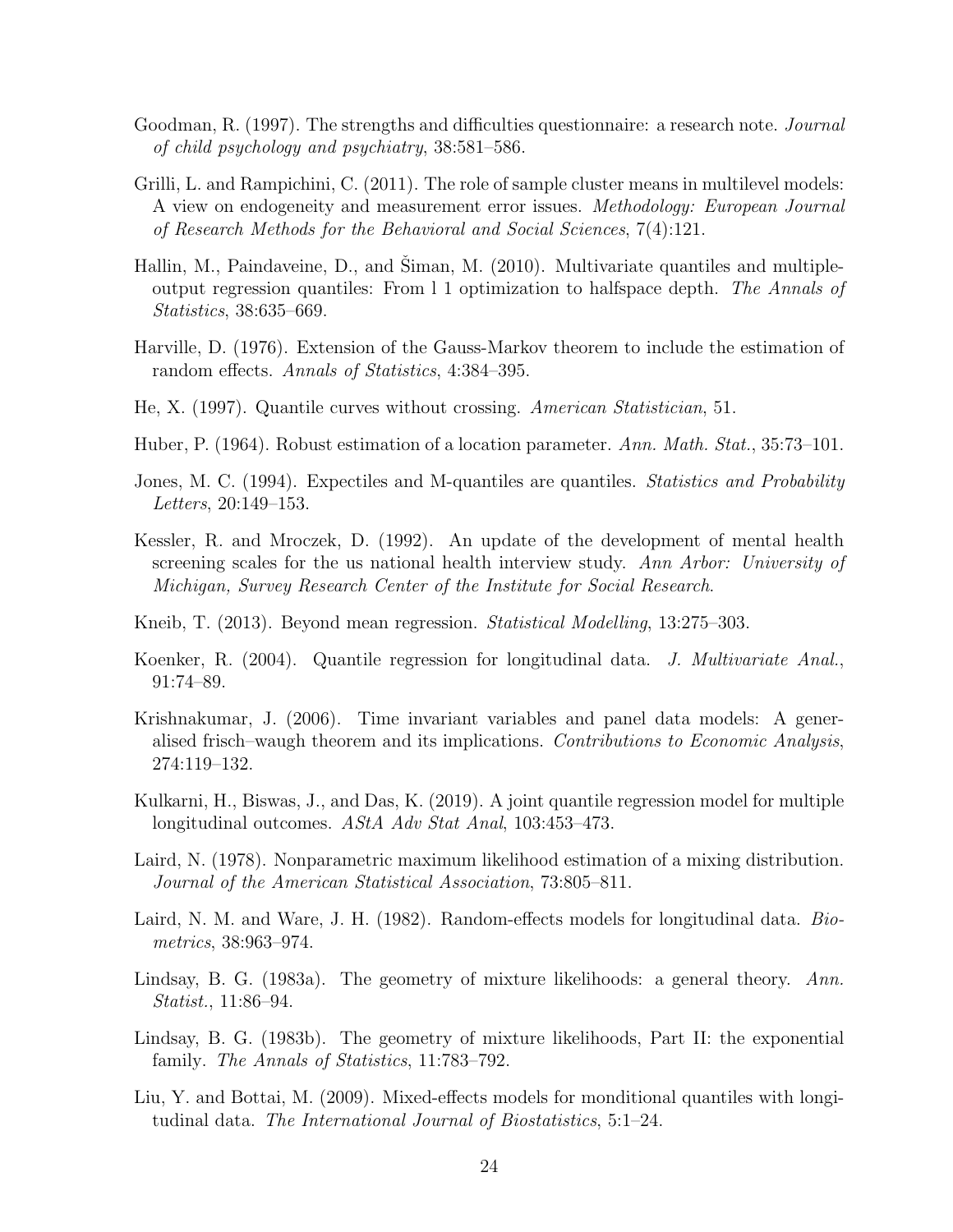- Marino, M. F. and Farcomeni, A. (2015). Linear quantile regression models for longitudinal experiments: an overview. METRON, 73:229–247.
- Marino, M. F., Tzavidis, N., and Alfó, M. (2016). Mixed hidden Markov quantile regression models for longitudinal data with possibly incomplete sequences. *Statistical Methods in* Medical Research. doi: 10.1177/0962280216678433.
- Mu, Y. and He, X. (2007). Power transformation toward a linear regression quantile. Journal of the American Statistical Association, 102(477):269–279.
- Mundlak, Y. (1978). On the pooling of time series and cross section data. *Econometrica*, 46:69–85.
- Neuhaus, J. M. and Kalbfleisch, J. D. (1998). Between-and within-cluster covariate effects in the analysis of clustered data. Biometrics, pages 638–645.
- Neuhaus, J. M., McCulloch, C. E., and Boylan, R. (2013). Estimation of covariate effects in generalized linear mixed models with a misspecified distribution of random intercept and slopes. Statistics in Medicine, 32:2419–2429.
- Newey, W. and Powell, J. (1987). Asymmetric least squares estimation and testing. Econometrica, 55:819–847.
- Petrella, L. and Raponi, V. (2019). Joint estimation of conditional quantiles in multivariate linear regression models with an application to financial distress. Journal of Multivariate Analysis, 173:70 – 84.
- Plewis, I., Calderwood, L., Hawkes, D., Hughes, G., and Joshi, H. (2007). Millennium cohort study: technical report on sampling. London: Centre for Longitudinal Studies.
- Pratesi, M., Ranalli, M. G., and Salvati, N. (2009). Nonparametric M-quantile regression using penalised splines. Journal of Nonparametric Statistics, 21(3):287–304.
- Salvati, N., Tzavidis, N., Pratesi, M., and Chambers, R. (2012). Small area estimation via m-quantile geographically weighted regression. Test, 21.
- Schnabel, S. and Eilers, P. (2009). Optimal expectile smoothing. Computational Statistics & Data Analysis, 53:4168–4177.
- Schnabel, S. K. and Eilers, P. H. (2013). Simultaneous estimation of quantile curves using quantile sheets. AStA Advances in Statistical Analysis, 97:77–87.
- Smith, L., Fuentes, M., Gordon-Larse, P., and Reich, B. (2015). Quantile regression for mixed models with an application to examine blood pressure trends in China. Annals of Applied Statistics, 9:1226–1246.
- Sobotka, F., Kauermann, G., Schulze Waltrup, L., and Kneib, T. (2013). On confidence intervals for semiparametric expectile regression. Statistics and Computing, 23:135–148.